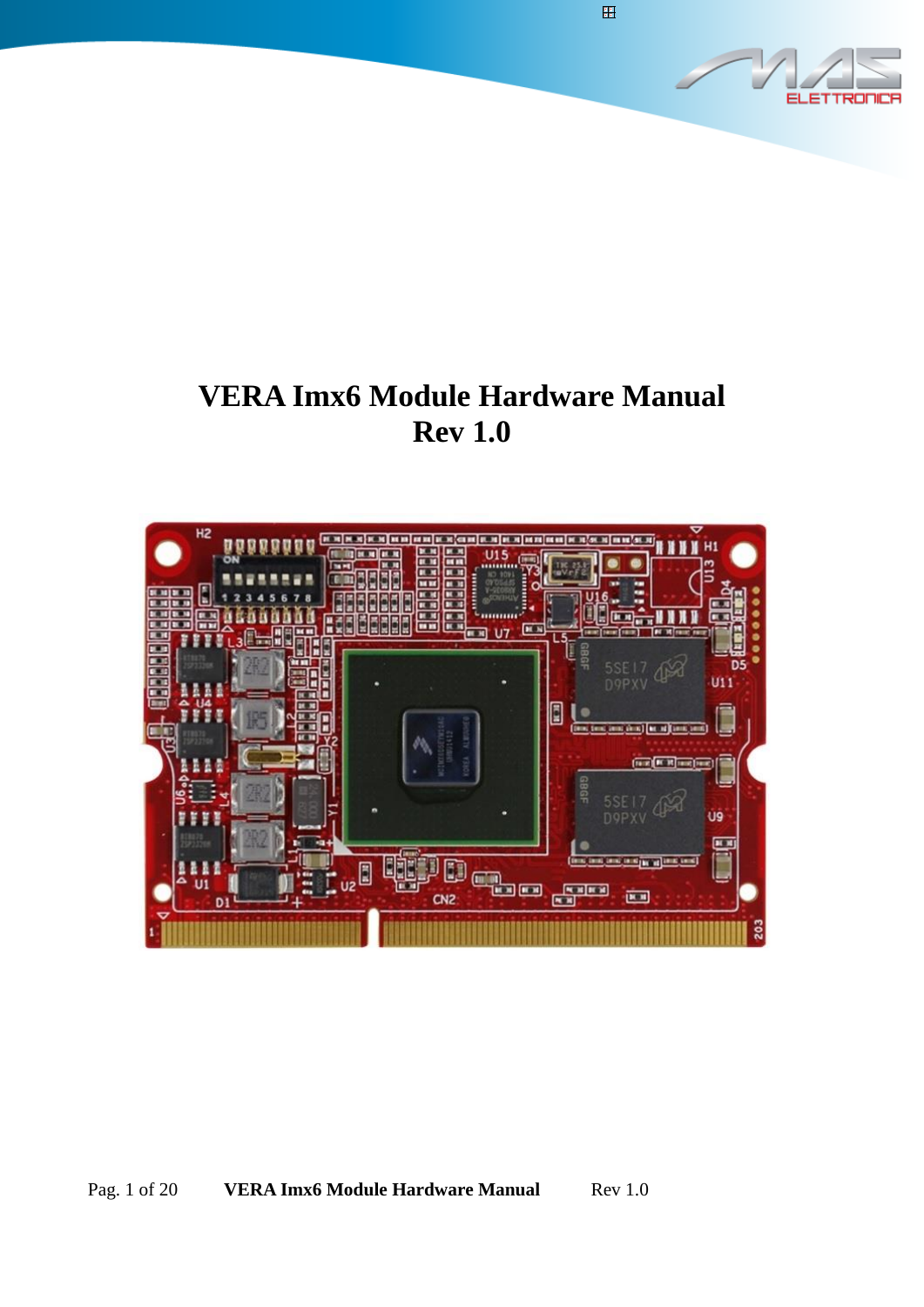

All Rights Reserved. No part of this document may be photocopied, reproduced, stored in a retrieval system, or transmitted, in any form or by any means whether, electronic, Mechanical, or otherwise without the prior written permission of Mas Elettronica. No warranty of accuracy is given concerning the contents of the information contained in this publication. To the extent permitted by law no liability (including liability to any person by reason of negligence) will be accepted by Mas Elettronica, its subsidiaries or employees for any direct or indirect loss or damage caused by omissions from or inaccuracies in this document.

Mas Elettronica reserves the right to change details in this publication without notice. Product and company names herein may be the trademarks of their respective owners.

Mas Elettronica Sas Via Rossi 1 35030 Rubano (PD) Italy.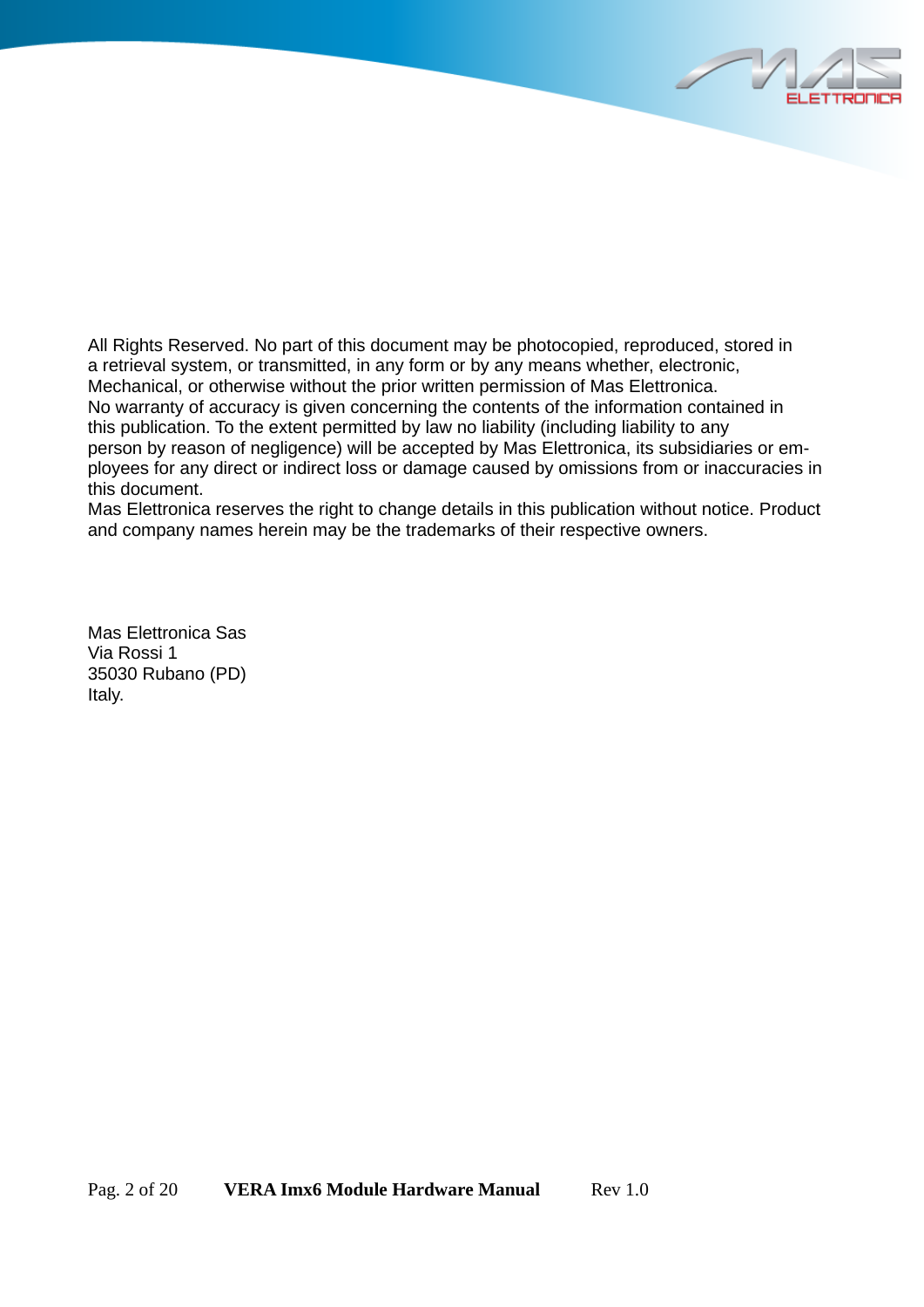

#### *Revision History..*

| Rev. | Document Code                              | <b>Released</b> | <b>Written</b> | <b>Verified</b> | <b>Approved</b> |
|------|--------------------------------------------|-----------------|----------------|-----------------|-----------------|
| 1.0  | <b>VERA Imx6 Module Hardware</b><br>Manual | Datal           | Autore         | Data            | Approvatore     |
|      |                                            |                 |                |                 |                 |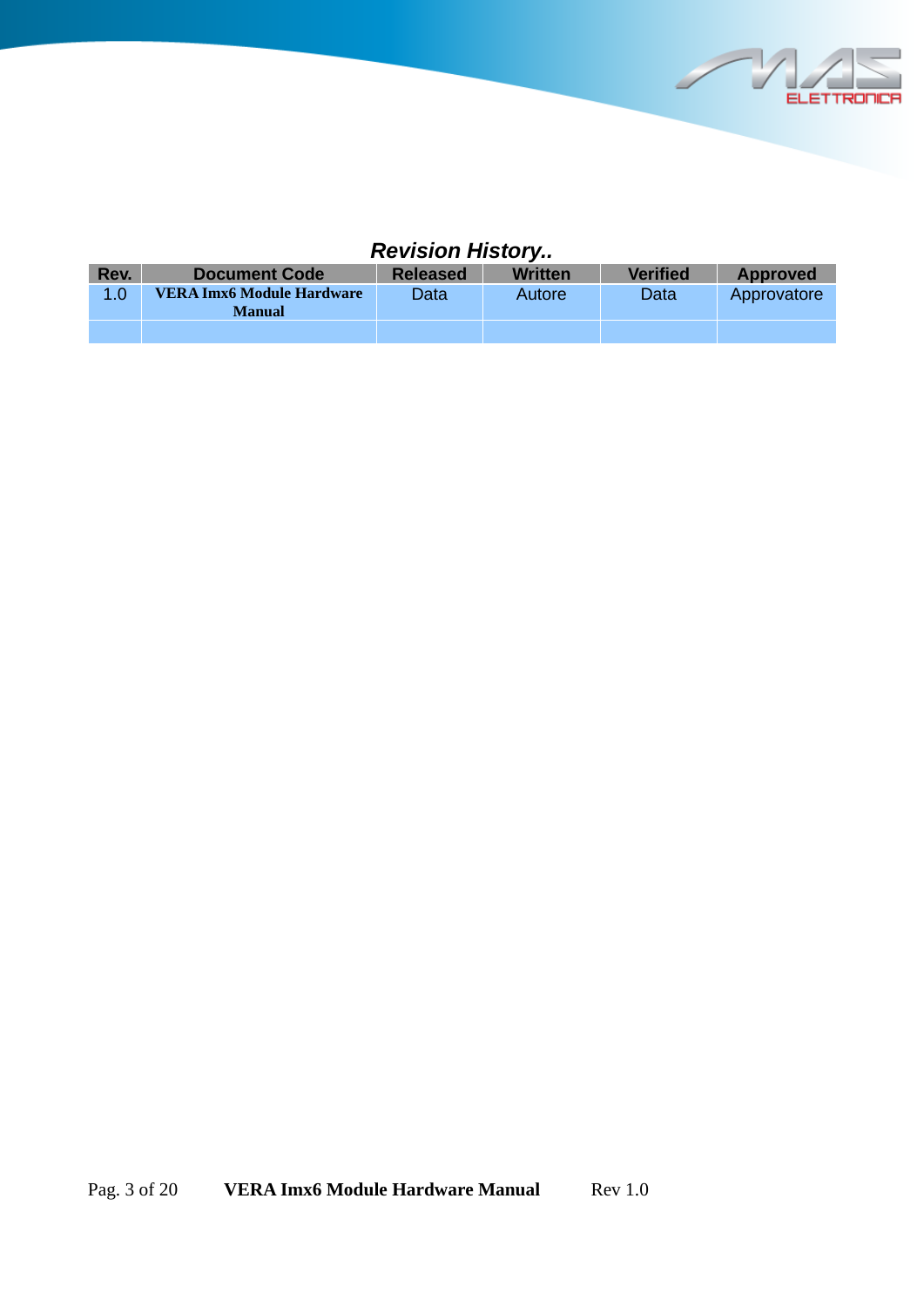

# 1 Contents

# Sommario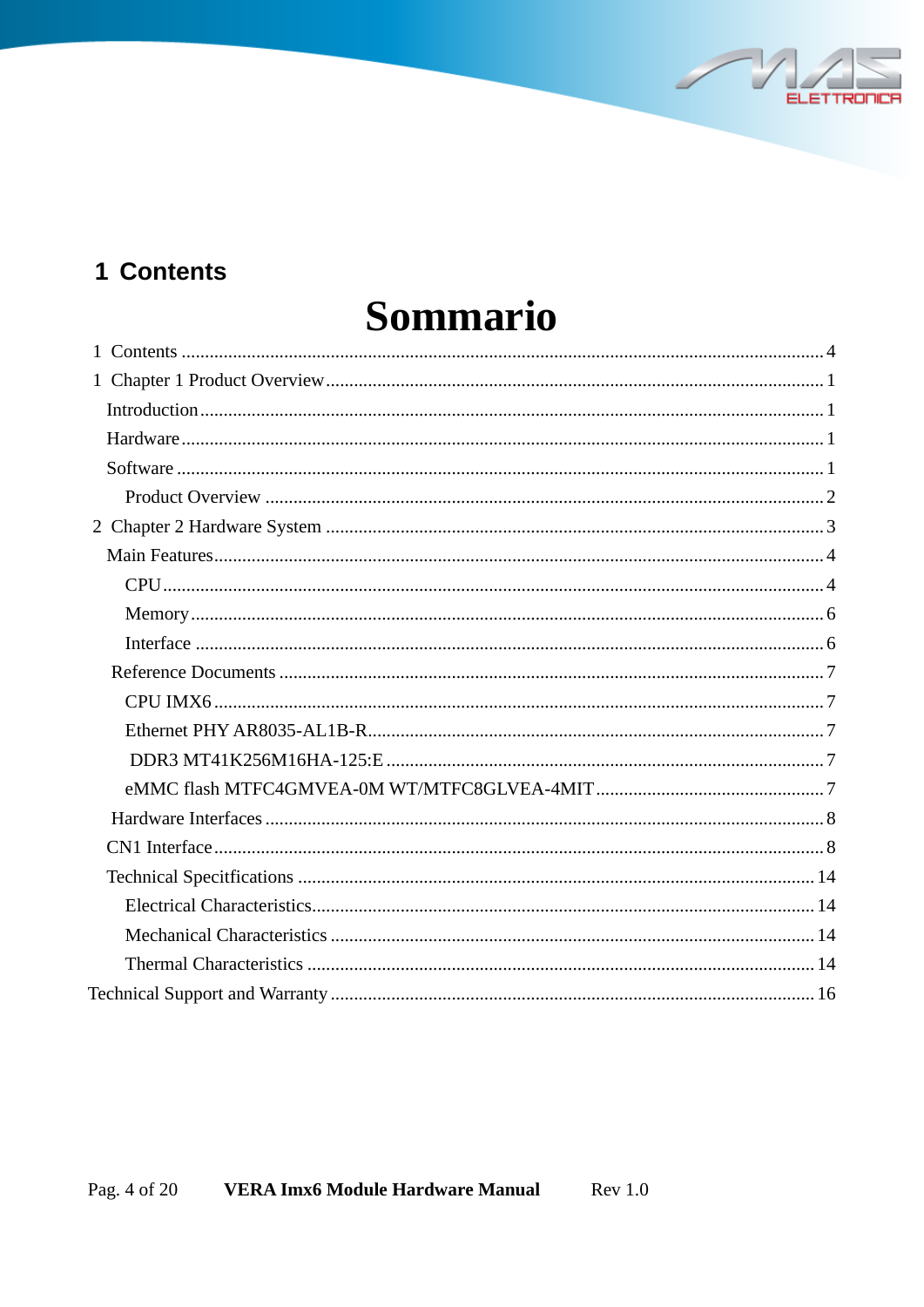

 *1*

## **2 Chapter 1 Product Overview**

#### **2.1 Introduction**

#### **2.2 Hardware**

The VERA is a core module based on the NXP(Freescale) IMX6 Cortex-A9 processor. The core module is Measured only 67.6mm X 46mm, integrates 1G/2GBytes DDR3 SDRAM and up to 8GBytes eMMC flash. It offers a wide range of interfaces from simple GPIOs, industry standard I2C, SPI, CAN, CSI, LVDS, SATA, PCIE and UART buses through to high speed USB 2.0 interface, and gigabit Ethernet.

The module targets a wide range of applications, including: HMIs, Digital Signage, POS, Data Terminal, Medical Devices, Navigation, Industrial Automation, Entertainment system, Thin Clients, Robotics, Game Console and much more.

#### **2.3 Software**

The VERA is a ready-to-run platform to support for Linux 4.x, Android 6.x operating systems.

If you care about other Operating System, For more information contact our support.

#### **2.3.1 Product Overview**

The following sections list out all the porduct features.

| <b>Series</b>    | Vera Dual                        | Vera Dual                        | Vera Quad                        | Vera Quad                        |
|------------------|----------------------------------|----------------------------------|----------------------------------|----------------------------------|
| Part Code        | <b>VRAD0011</b>                  | VRAD0021                         | <b>VRAQ0021</b>                  | <b>VRAQ0011</b>                  |
| CPU Name         | NXP(Freescale) IMX6<br>dual core | NXP(Freescale) IMX6<br>dual core | NXP(Freescale) IMX6<br>quad core | NXP(Freescale) IMX6<br>quad core |
| CPU Type         | $ARM$ Cortex <sup>TM</sup> -A9   | $ARM$ Cortex <sup>TM</sup> -A9   | $ARM$ Cortex <sup>TM</sup> -A9   | ARM Cortex <sup>TM</sup> -A9     |
| <b>CPU Clock</b> | 2x                               | 2x                               | 4x                               | 4x                               |
| CPU Frequency    | $1$ GHz                          | $1$ GHz                          | $1$ GHz                          | $1$ GHz                          |
| <b>RAM DDR3</b>  | Micron 1GB@16bit*4               | Micron 2GB@16bit*4               | Micron 2GB@16bit*4               | Micron 1GB@16bit*4               |
| Flash            | eMMC 4GB@8bit*1                  | eMMC 4GB@8bit*1                  | eMMC 4GB@8bit*1                  | eMMC 4GB@8bit*1                  |
| <b>Size</b>      | $67.6 \times 46 \times 6.2$ mm   | $67.6 \times 46 \times 6.2$ mm   | $67.6 \times 46 \times 6.2$ mm   | $67.6 \times 46 \times 6.2$ mm   |
| Temperature      | $0^\circ$ to $70^\circ$ C.       | $0^\circ$ to $70^\circ$ C.       | $0^\circ$ to $70^\circ$ C.       | $0^\circ$ to $70^\circ$ C.       |
| Support OS       | Linux $4x$                       | Linux $4x$                       | Linux $4x$                       | Linux $4x$                       |
|                  | Android 6.x                      | Android 6.x                      | Android 6.x                      | Android 6.x                      |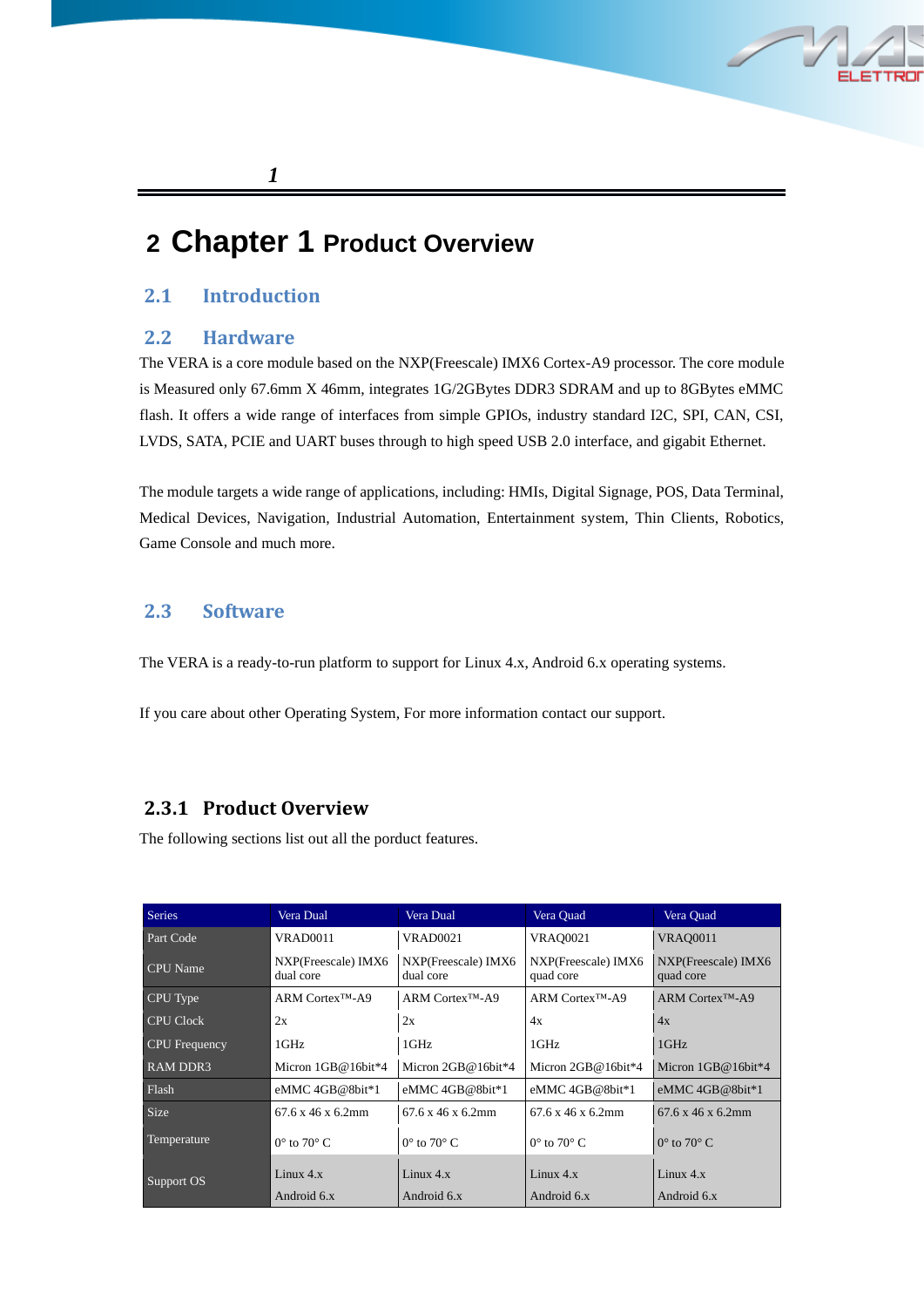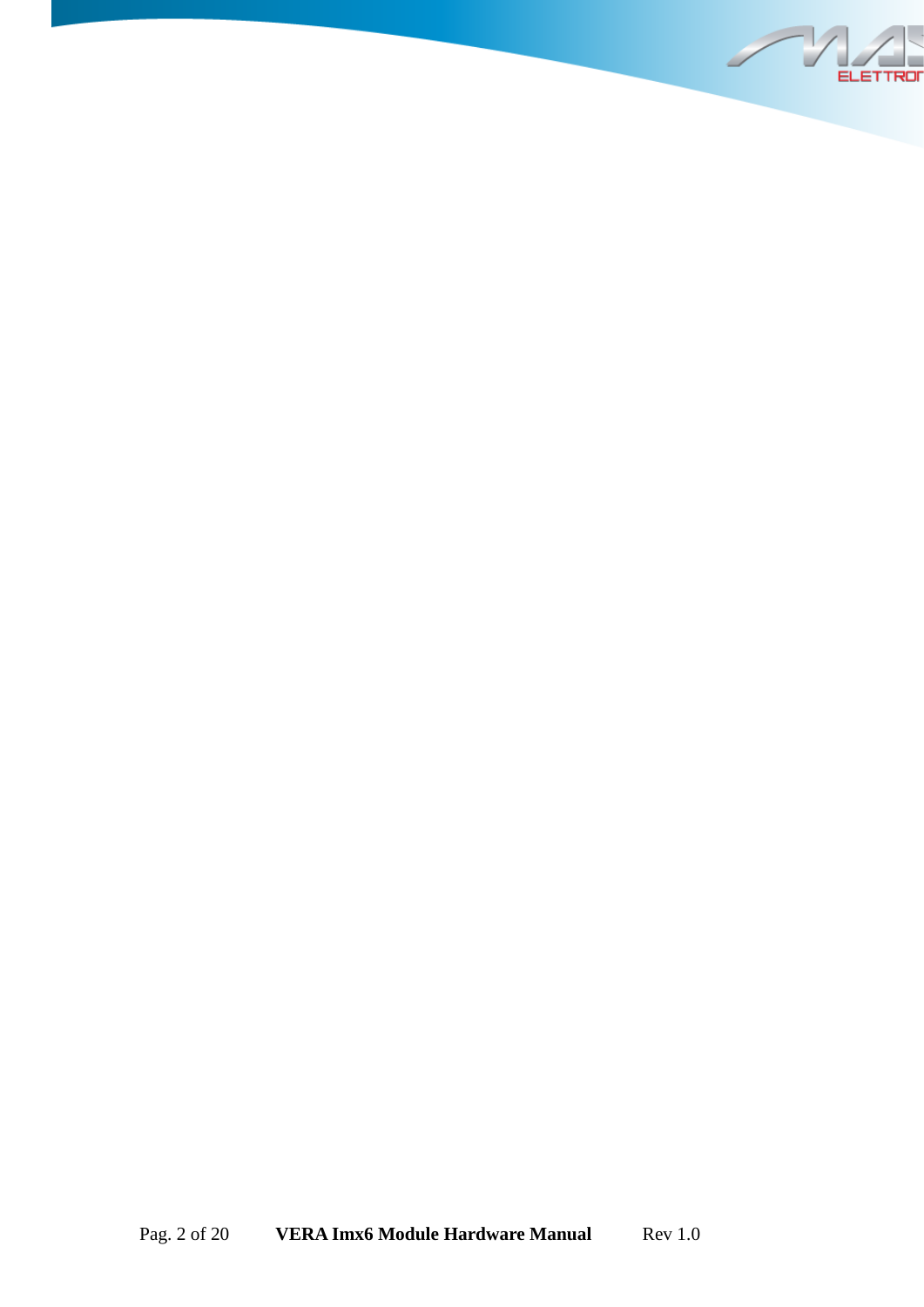

# **3 Chapter 2 Hardware System**

### **Block Diagram**



Figure 1 VERA Block Diagram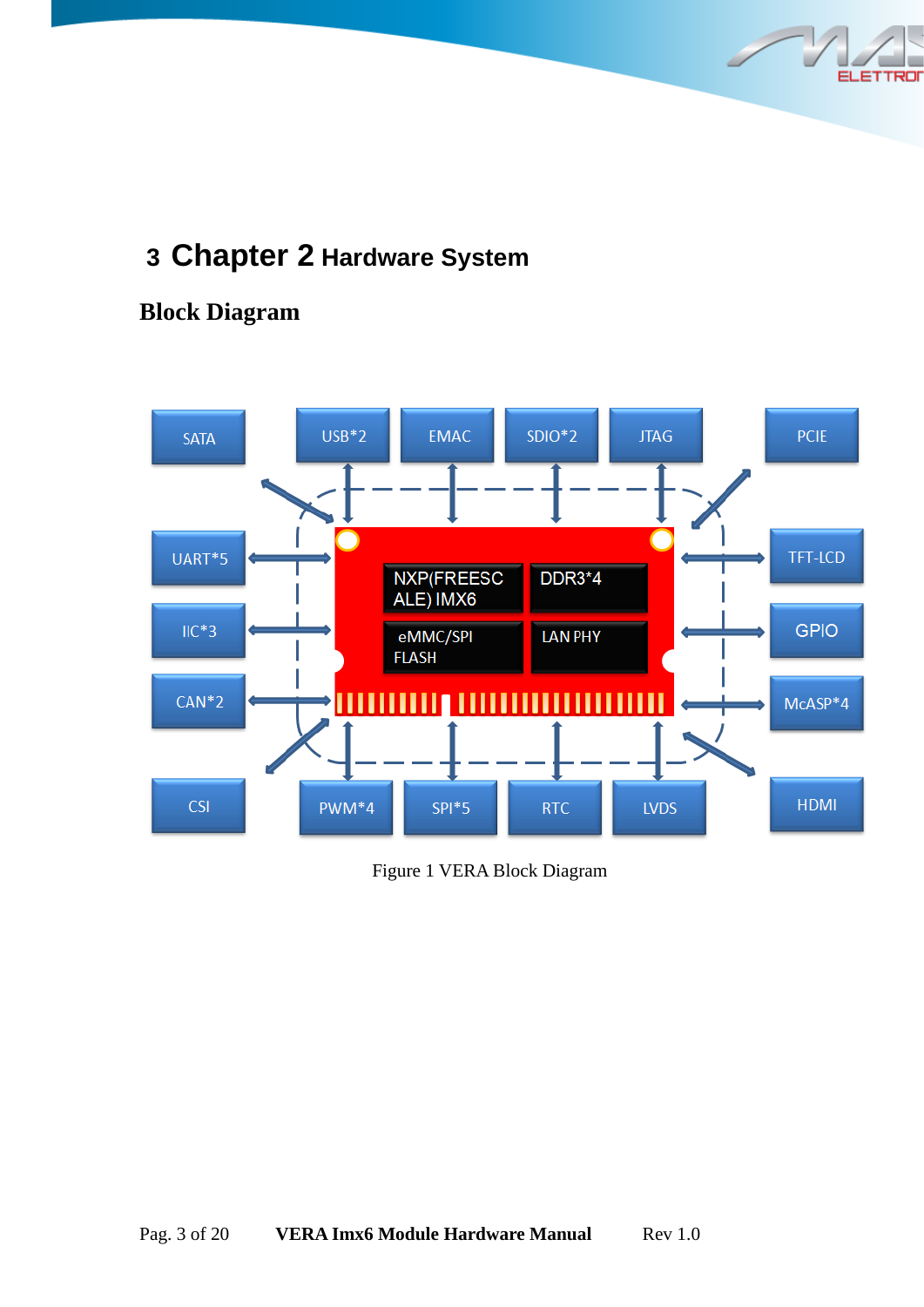#### **3.1 Main Features**

#### **3.1.1 CPU**

| <b>Series</b>                         | Vera Dual                                                                                                                                                                                         | Vera Dual                                                                                                                                                                                                     | Vera Quad                                                                                                                                                                                                     | Vera Quad                                                                                                                                                                                                     |
|---------------------------------------|---------------------------------------------------------------------------------------------------------------------------------------------------------------------------------------------------|---------------------------------------------------------------------------------------------------------------------------------------------------------------------------------------------------------------|---------------------------------------------------------------------------------------------------------------------------------------------------------------------------------------------------------------|---------------------------------------------------------------------------------------------------------------------------------------------------------------------------------------------------------------|
| Part Code                             | <b>VRAD0011</b>                                                                                                                                                                                   | <b>VRAD0021</b>                                                                                                                                                                                               | <b>VRAQ0021</b>                                                                                                                                                                                               | <b>VRAQ0011</b>                                                                                                                                                                                               |
| <b>CPU</b> Name                       | NXP(Freescale)<br>IMX6 dual core                                                                                                                                                                  | NXP(Freescale)<br>IMX6 dual core                                                                                                                                                                              | NXP(Freescale)<br>IMX6 quad core                                                                                                                                                                              | NXP(Freescale)<br>IMX6 quad core                                                                                                                                                                              |
| <b>ARM CPU</b>                        | ARM Cortex™-A9                                                                                                                                                                                    | ARM Cortex <sup>™</sup> -A9                                                                                                                                                                                   | ARM Cortex™-A9                                                                                                                                                                                                | ARM Cortex™-A9                                                                                                                                                                                                |
| <b>CPU Frequency</b>                  | 1GHz                                                                                                                                                                                              | 1GHz                                                                                                                                                                                                          | $1$ GHz                                                                                                                                                                                                       | 1GHz                                                                                                                                                                                                          |
| <b>NEON MPE</b><br>coprocessor        | $\mathbf{1}$                                                                                                                                                                                      | $\mathbf{1}$                                                                                                                                                                                                  | $\mathbf{1}$                                                                                                                                                                                                  | $\mathbf{1}$                                                                                                                                                                                                  |
| <b>Graphics</b><br>Acceleration       | 1 3D                                                                                                                                                                                              | 13D                                                                                                                                                                                                           | 1 3D                                                                                                                                                                                                          | 13D                                                                                                                                                                                                           |
| Other Hardware<br>Accelertaion        | $\bullet$<br>VPU-Video<br>Two<br>$\bullet$<br>IPUv3H-<br>Image<br>GPU2Dv2-<br>$\bullet$<br>2D graphics<br>GPU VG-<br>Open VG1.1<br>graphics<br>ASRC-<br>Asynchronou<br>s sample rate<br>converter | $\bullet$<br>VPU-Video<br>Two<br>$\bullet$<br>IPUv3H-<br>Image<br>$\bullet$<br>GPU2Dv2-<br>2D graphics<br>GPU VG-<br>$\bullet$<br>Open VG1.1<br>graphics<br>ASRC-<br>Asynchronous<br>sample rate<br>converter | $\bullet$<br>VPU-Video<br>Two<br>$\bullet$<br>IPUv3H-<br>Image<br>GPU2Dv2-<br>$\bullet$<br>2D graphics<br>GPU VG-<br>$\bullet$<br>Open VG1.1<br>graphics<br>ASRC-<br>Asynchronous<br>sample rate<br>converter | $\bullet$<br>VPU-Video<br>$\bullet$<br>Two<br>IPUv3H-<br>Image<br>$\bullet$<br>GPU2Dv2-<br>2D graphics<br>GPU VG-<br>$\bullet$<br>Open VG1.1<br>graphics<br>ASRC-<br>Asynchronous<br>sample rate<br>converter |
| On-Chip L1 Cache                      | 64KB                                                                                                                                                                                              | 64KB                                                                                                                                                                                                          | 64KB                                                                                                                                                                                                          | 64KB                                                                                                                                                                                                          |
| On-Chip L2 Cache                      | 1MB                                                                                                                                                                                               | 1MB                                                                                                                                                                                                           | 1MB                                                                                                                                                                                                           | 1MB                                                                                                                                                                                                           |
| <b>Other On-Chip</b><br><b>Memory</b> | L1 cache: 64KB<br>L2 cache: 1MB                                                                                                                                                                   | L1 cache: 64KB<br>L2 cache: 1MB                                                                                                                                                                               | L1 cache: 64KB<br>L2 cache: 1MB                                                                                                                                                                               | L1 cache: 64KB<br>L2 cache: 1MB                                                                                                                                                                               |
| <b>Display Options</b>                | <b>LCD</b>                                                                                                                                                                                        | LCD                                                                                                                                                                                                           | LCD                                                                                                                                                                                                           | <b>LCD</b>                                                                                                                                                                                                    |
| <b>General Purpose</b><br>Memory      | 1 16-bit (GPMC,<br>NAND flash, NOR<br>flash, SRAM)                                                                                                                                                | 1 16-bit (GPMC,<br>NAND flash, NOR<br>flash, SRAM)                                                                                                                                                            | 1 16-bit (GPMC,<br>NAND flash, NOR<br>flash, SRAM)                                                                                                                                                            | 1 16-bit (GPMC,<br>NAND flash, NOR<br>flash, SRAM)                                                                                                                                                            |
| <b>DRAM</b>                           | 4 16-bit (LPDDR2-<br>1066,LV-DDR3-<br>1066, DDR3-1066)                                                                                                                                            | 4 16-bit (LPDDR2-<br>1066,LV-DDR3-<br>1066, DDR3-1066)                                                                                                                                                        | 4 16-bit (LPDDR2-<br>1066,LV-DDR3-<br>1066, DDR3-1066)                                                                                                                                                        | 4 16-bit (LPDDR2-<br>1066, LV-DDR3-<br>1066, DDR3-1066)                                                                                                                                                       |
| <b>USB</b>                            | $\overline{2}$                                                                                                                                                                                    | $\overline{2}$                                                                                                                                                                                                | $\overline{2}$                                                                                                                                                                                                | $\overline{2}$                                                                                                                                                                                                |
| <b>EMAC</b>                           | 10/100/1000                                                                                                                                                                                       | 10/100/1000                                                                                                                                                                                                   | 10/100/1000                                                                                                                                                                                                   | 10/100/1000                                                                                                                                                                                                   |
| <b>SDIO</b>                           | 3                                                                                                                                                                                                 | 3                                                                                                                                                                                                             | 3                                                                                                                                                                                                             | 3                                                                                                                                                                                                             |
| <b>CAN</b><br><b>UART (SCI)</b>       | $\overline{2}$<br>5                                                                                                                                                                               | $\overline{2}$<br>5                                                                                                                                                                                           | $\overline{2}$<br>5                                                                                                                                                                                           | $\overline{2}$<br>5                                                                                                                                                                                           |
| <b>SATA</b>                           | SATA II 3.0Gbps                                                                                                                                                                                   | SATA II 3.0Gbps                                                                                                                                                                                               | SATA II 3.0Gbps                                                                                                                                                                                               | SATA II 3.0Gbps                                                                                                                                                                                               |
| <b>SPI Flash</b>                      | 16Mbit                                                                                                                                                                                            | 16Mbit                                                                                                                                                                                                        | 16Mbit                                                                                                                                                                                                        | 16Mbit                                                                                                                                                                                                        |
| <b>PCI Express</b>                    | Gen 2.0 one lane                                                                                                                                                                                  | Gen 2.0 one lane                                                                                                                                                                                              | Gen 2.0 one lane                                                                                                                                                                                              | Gen 2.0 one lane                                                                                                                                                                                              |
| <b>PWM</b>                            | $\overline{4}$                                                                                                                                                                                    | 4                                                                                                                                                                                                             | $\overline{4}$                                                                                                                                                                                                | $\overline{4}$                                                                                                                                                                                                |
| <b>HDMI</b>                           | $\mathbf{1}$                                                                                                                                                                                      | $\mathbf{1}$                                                                                                                                                                                                  | $\mathbf{1}$                                                                                                                                                                                                  | $\mathbf{1}$                                                                                                                                                                                                  |
| RGB                                   | 24bit                                                                                                                                                                                             | 24bit                                                                                                                                                                                                         | 24bit                                                                                                                                                                                                         | 24bit                                                                                                                                                                                                         |
| <b>LVDS</b>                           | $\mathbf{1}$                                                                                                                                                                                      | $\mathbf{1}$                                                                                                                                                                                                  | $\mathbf{1}$                                                                                                                                                                                                  | $\mathbf{1}$                                                                                                                                                                                                  |
| <b>CSI Parrallel</b>                  | $\mathbf{1}$                                                                                                                                                                                      | $\mathbf{1}$                                                                                                                                                                                                  | $\mathbf{1}$                                                                                                                                                                                                  | $\mathbf{1}$                                                                                                                                                                                                  |
| <b>MIPI CSI</b><br><b>RTC</b>         | $\mathbf{1}$<br>$\mathbf{1}$                                                                                                                                                                      | $\mathbf{1}$<br>$\mathbf{1}$                                                                                                                                                                                  | $1\,$<br>$\mathbf{1}$                                                                                                                                                                                         | $\mathbf{1}$<br>$\mathbf{1}$                                                                                                                                                                                  |
| <b>IIC</b>                            | 3                                                                                                                                                                                                 | 3                                                                                                                                                                                                             | 3                                                                                                                                                                                                             | 3                                                                                                                                                                                                             |
| <b>McASP</b>                          | $\overline{4}$                                                                                                                                                                                    | $\overline{4}$                                                                                                                                                                                                | $\overline{4}$                                                                                                                                                                                                | $\overline{4}$                                                                                                                                                                                                |
| <b>SPI</b>                            | 5                                                                                                                                                                                                 | 5                                                                                                                                                                                                             | 5                                                                                                                                                                                                             | 5                                                                                                                                                                                                             |
| IO Supply (V)                         | 3.3                                                                                                                                                                                               | 3.3                                                                                                                                                                                                           | 3.3                                                                                                                                                                                                           | 3.3                                                                                                                                                                                                           |

Pag. 4 of 20 **VERA Imx6 Module Hardware Manual** Rev 1.0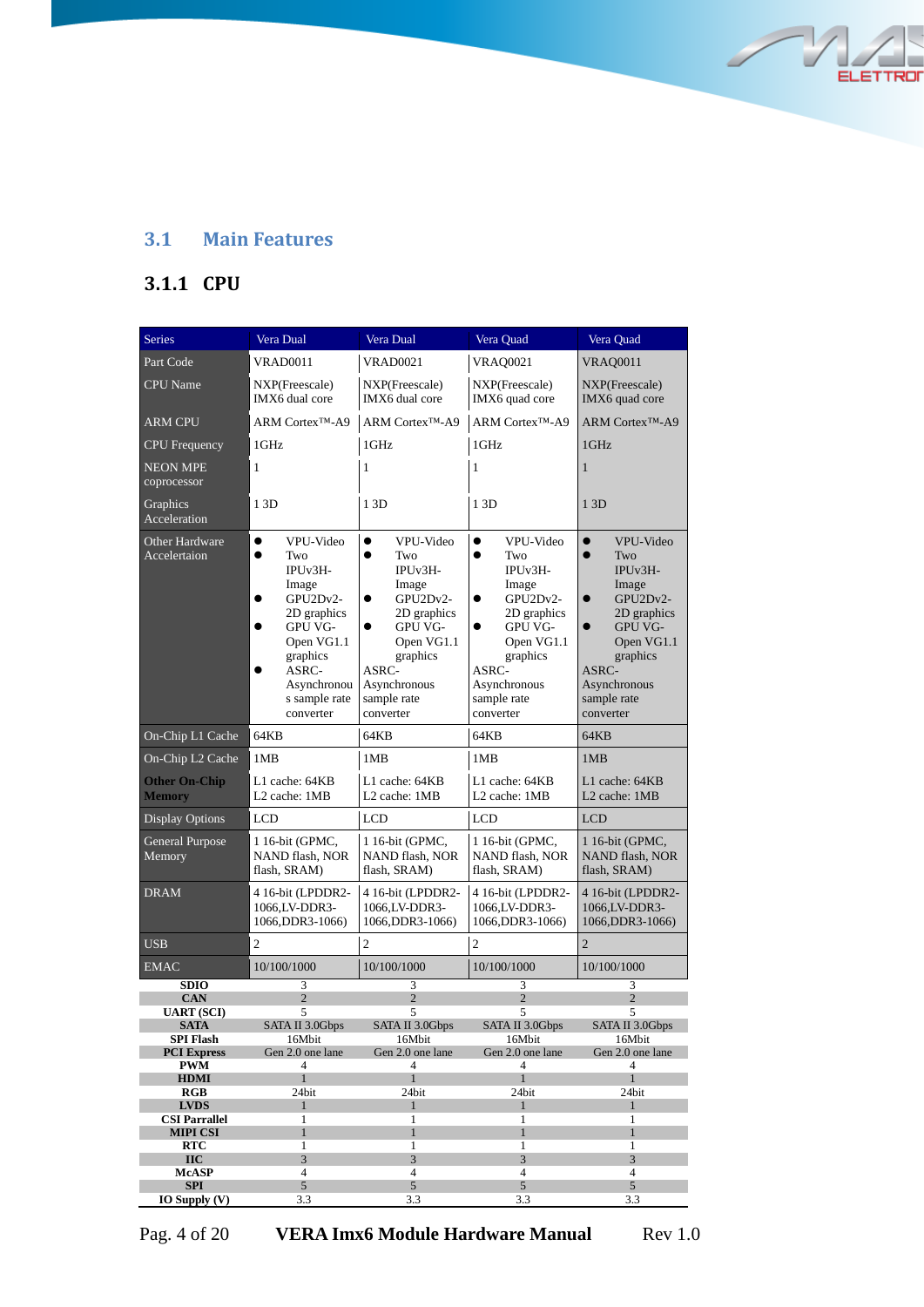

#### **3.1.2 Memory**

| <b>Series</b>            | Monkey <sup>™</sup> | Monkey™           | Monkev <sup>™</sup> | $Monkev^{TM}$ |
|--------------------------|---------------------|-------------------|---------------------|---------------|
| Part Code                | CM6D5E X1           | CM6D5E X2         | CM6Q5E X1           | CM6Q5E X2     |
| <b>DDR3 RAM Size</b>     | 2GByte              | 1GByte            | 2GByte              | 1GByte        |
| <b>DDR3 RAM Speed</b>    | 800MT/S             | 800MT/S           | 800MT/S             | 800MT/S       |
| DDR3 RAM Memory<br>Width | 16 <sub>bit</sub>   | 16 <sub>bit</sub> | 16 <sub>bit</sub>   | 16bit         |
| eMMC (8bit)              | 8GByte              | 4/8GByte          | 8GByte              | 4/8GByte      |

#### **3.1.3 Interface**

| <b>Series</b>          | Vera Dual       | Vera Dual       | Vera Quad       | Vera Quad       |
|------------------------|-----------------|-----------------|-----------------|-----------------|
| Part Code              | <b>VRAD0011</b> | <b>VRAD0021</b> | <b>VRAQ0021</b> | <b>VRAQ0011</b> |
| <b>USB</b>             | 2               | $\overline{2}$  | $\overline{2}$  | $\overline{2}$  |
| <b>SDIO</b>            | 2               | $\overline{2}$  | $\overline{2}$  | $\overline{2}$  |
| <b>UART</b>            | $3 + 2*$        | $3 + 2*$        | $3+2*$          | $3 + 2*$        |
| SPI                    | $2 + 3*$        | $2 + 3*$        | $2 + 3*$        | $2 + 3*$        |
| $\rm IIC$              | $\sqrt{3}$      | 3               | 3               | $\sqrt{3}$      |
| <b>EMAC</b>            | $\mathbf{1}$    | $\,1\,$         | $\mathbf{1}$    | $\mathbf{1}$    |
| <b>PWM</b>             | $0+4*$          | $0 + 4*$        | $0+4*$          | $0+4*$          |
| CAN                    | $1+1*$          | $1 + 1*$        | $1 + 1*$        | $1+1*$          |
| <b>HDMI</b>            | $\mathbf{1}$    | $\mathbf{1}$    | $\mathbf{1}$    | $\mathbf{1}$    |
| RGB                    | $1\,$           | $1\,$           | $\mathbf{1}$    | $\mathbf{1}$    |
| <b>LVDS</b>            | $\mathbf{1}$    | $\,1\,$         | $\mathbf{1}$    | $1\,$           |
| CSI                    | $\sqrt{2}$      | $\mathbf 2$     | $\overline{2}$  | $\sqrt{2}$      |
| PCIE                   | $1\,$           | $1\,$           | $\mathbf{1}$    | $\mathbf{1}$    |
| <b>SATA</b>            | $\mathbf{1}$    | $1\,$           | $\mathbf{1}$    | $\mathbf{1}$    |
| <b>GPIO</b>            | $12+112*$       | $12+112*$       | $12+112*$       | $12+112*$       |
| <b>JTAG</b>            | $\mathbf{1}$    | $1\,$           | $\mathbf{1}$    | $\mathbf{1}$    |
| <b>RTC</b>             | $\mathbf{1}$    | $\mathbf{1}$    | $\mathbf{1}$    | $\mathbf{1}$    |
| <b>McASP</b><br>$\sim$ | $1+3*$          | $1+3*$          | $1+3*$          | $1+3*$          |

#### \*These interfaces are available on pins that are not defined as standard interfaces in the core module. Some of the pins are multiplexed for other functions. Please refer to the CPU datasheet and schematics for details.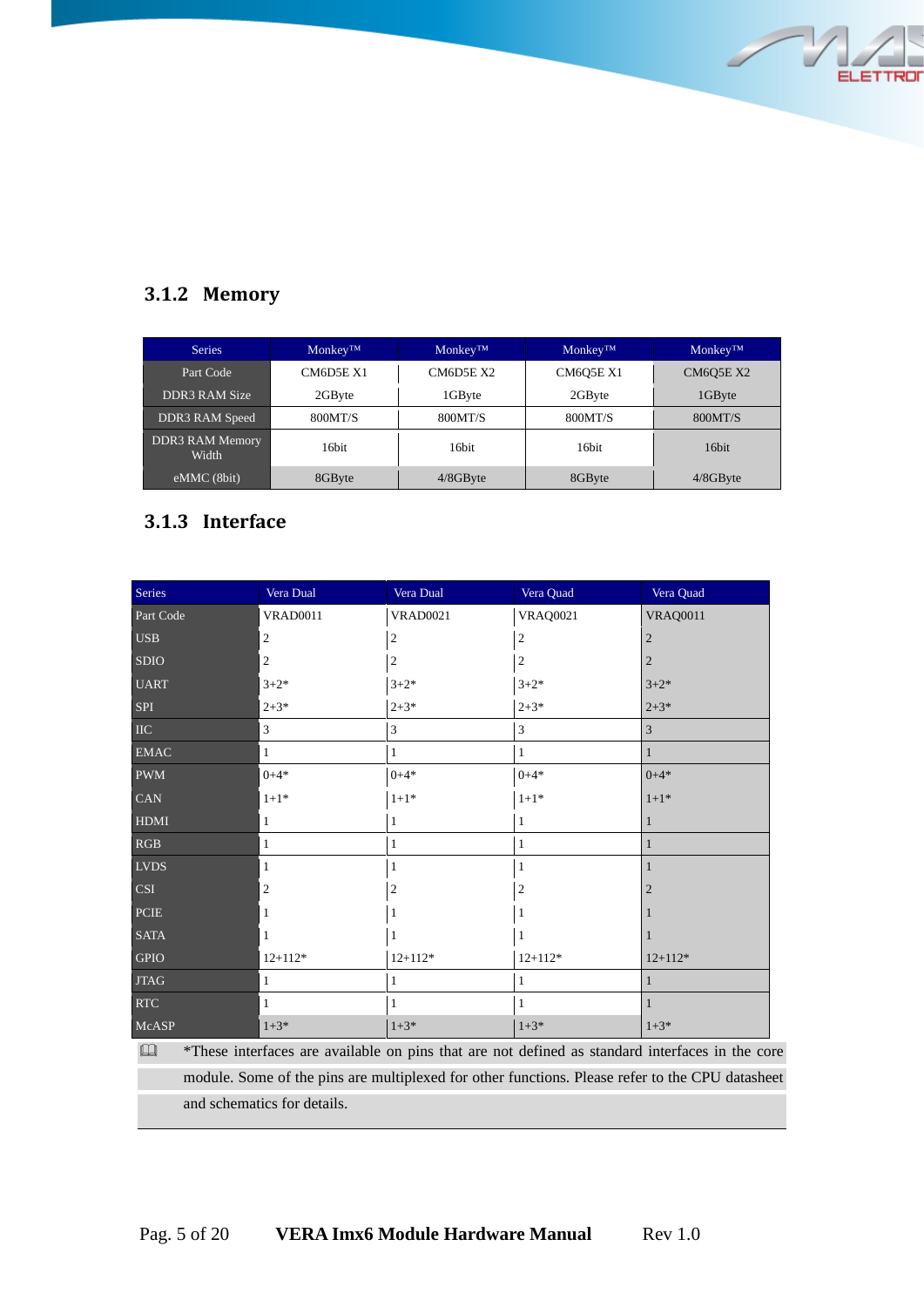#### **3.2 Reference Documents**

#### **3.2.1 CPU IMX6**

IMX6 is a CPU used on VERA.

If you need more information about the CPU, please refer to [http://www.nxp.com](http://www.ti.com/)

EL ETTRO

#### **3.2.2 Ethernet PHY AR8035-AL1B-R**

AR8035-AL1B-R is a PHY of Giga LAN used on CM335N. If you need more information about the PHY, please refer to AR8035-AL1B-R from [http://www.atheros.com](http://www.micron.com/)

#### **3.2.3 DDR3 MT41K256M16HA-125:E**

MT41K256M16HA-125:E is a 512M DDR3 Memory used on VERA. If you need more information about the DDR3, please refer to MT41K256M16HA-125:E from [http://www.micron.com](http://www.micron.com/)

#### **3.2.4 eMMC flash MTFC4GMVEA-0M WT/MTFC8GLVEA-4MIT**

MTFC4GMVEA-0M WT/MTFC8GLVEA-4MIT is a 4GB/8GB eMMC flash used on VERA. If you need more information about the eMMC, please refer to MTFC4GMVEA-0M WT/MTFC8GLVEA-4MIT from [http://www.micron.com](http://www.micron.com/)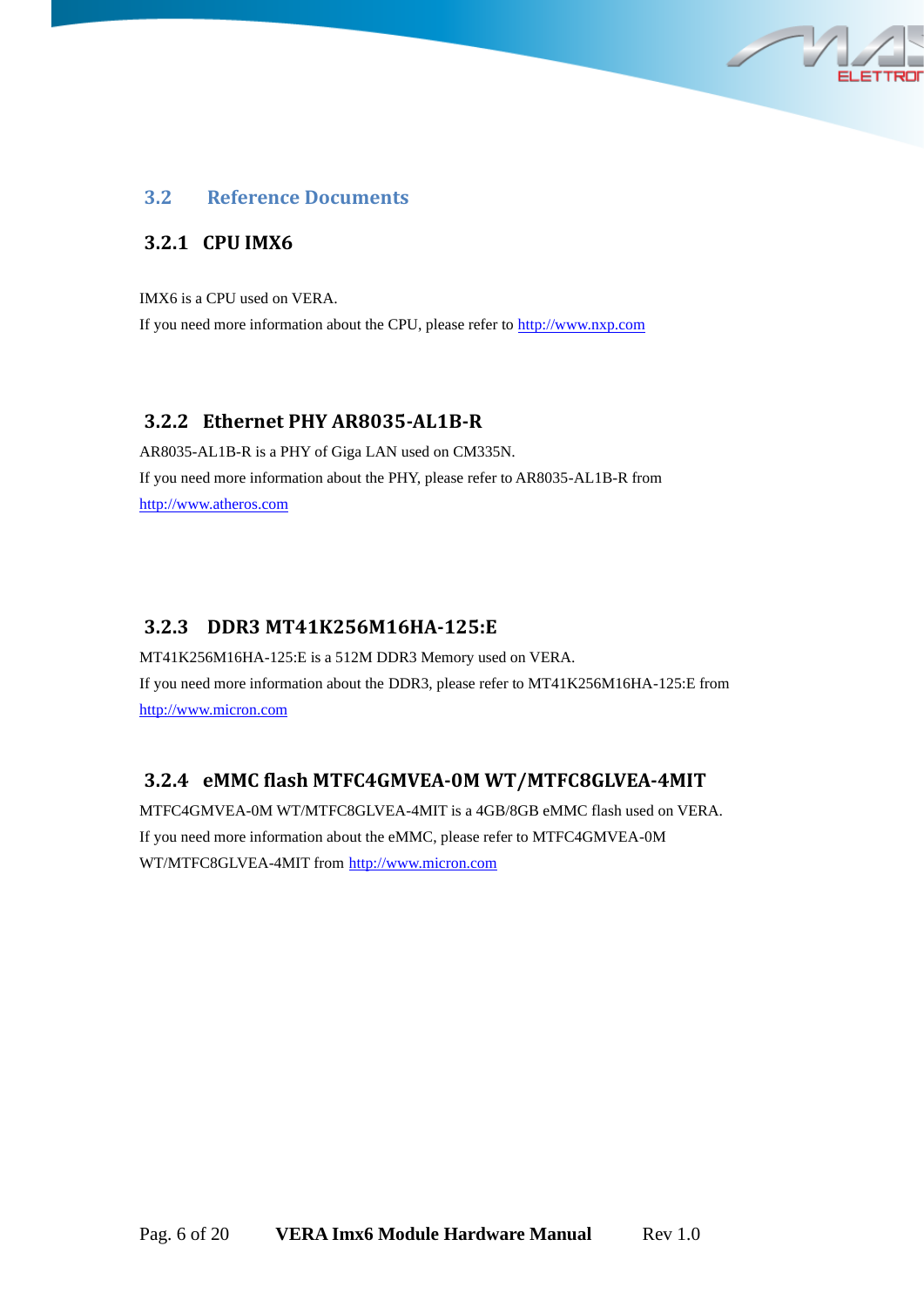

#### **3.3 Hardware Interfaces**

**3.4 CN1 Interface**



| Pin             | Signal name       | Description                  | $IO$ | Power rail | <b>Note</b> |
|-----------------|-------------------|------------------------------|------|------------|-------------|
| $\mathbf{1}$    | 5VIN              | 5V main power supply         | P    | 5V         |             |
| $\overline{2}$  | <b>GND</b>        | Digital ground               |      | <b>GND</b> |             |
| $\overline{3}$  | 5VIN              | 5V main power supply         | P    | 5V         |             |
| $\overline{4}$  | <b>GND</b>        | Digital ground               |      | <b>GND</b> |             |
| 5               | 5VIN              | 5V main power supply         | P    | 5V         |             |
| $6\overline{6}$ | <b>GND</b>        | Digital ground               |      | <b>GND</b> |             |
| 7               | <b>5V CONTRRL</b> | 5V main power supply control | I    | 5V         |             |
| 8               | N <sub>C</sub>    | Not connected                |      |            |             |
| $\overline{9}$  | 3P3V              | 3.3V main power supply       | P    | 3.3V       |             |
| 10              | 2P5V              | 2.5V main power supply       | P    | 2.5V       |             |
| 11              | 3P3V              | 3.3V main power supply       | P    | 3.3V       |             |

Pag. 7 of 20 **VERA Imx6 Module Hardware Manual** Rev 1.0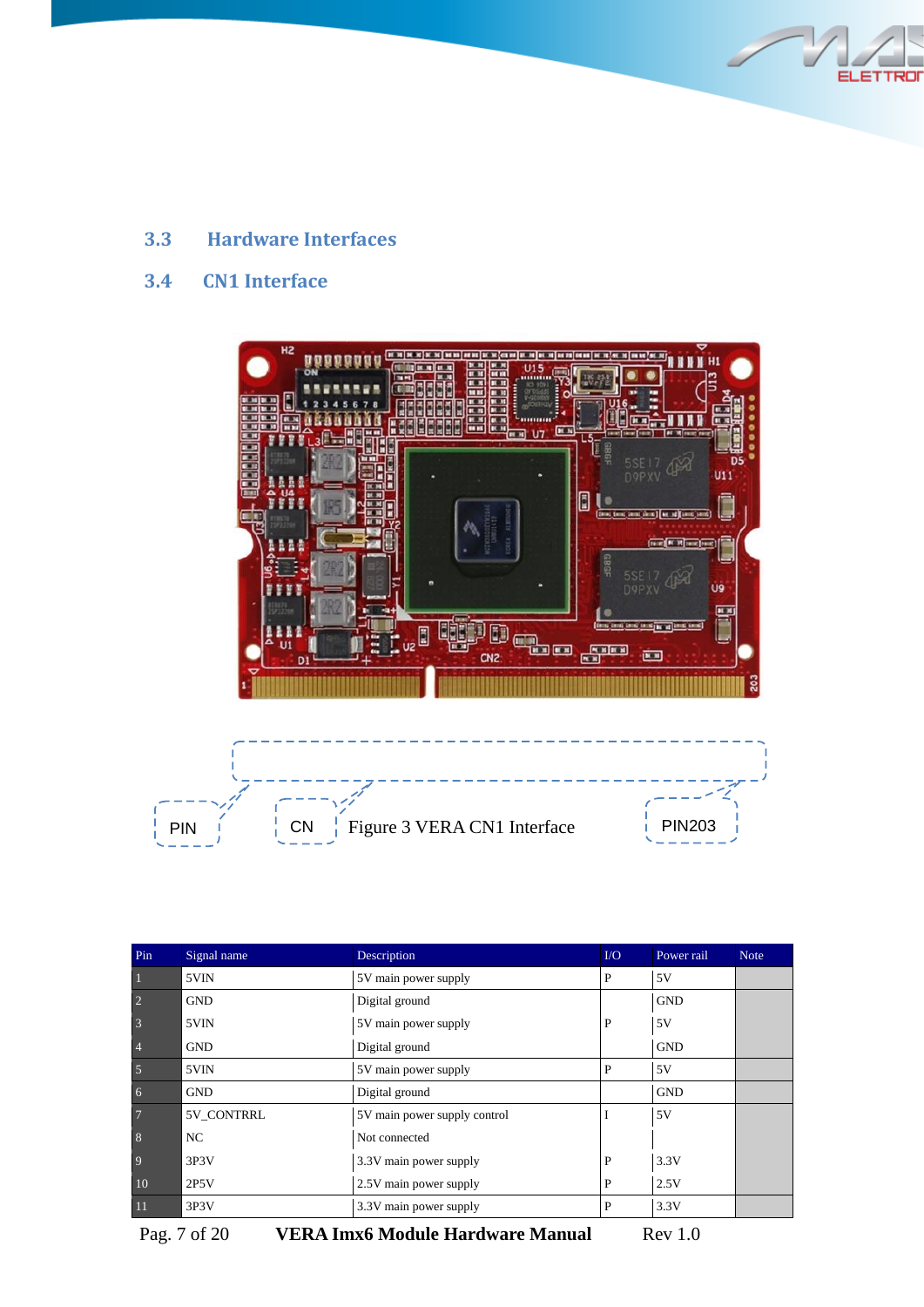| Pin | Signal name      | Description                    | I/O           | Power rail           | <b>Note</b> |
|-----|------------------|--------------------------------|---------------|----------------------|-------------|
| 12  | RGMII_VDD2V5     | 2.5V lan power supply          | $\mathbf{P}$  | 2.5V                 |             |
| 13  | 3P3V             | 3.3V main power supply         | ${\bf p}$     | 3.3V                 |             |
| 14  | OTG_VBUS         | 5V USB OTG power supply        | $\mathbf{P}$  | $5\mathrm{V}$        |             |
| 15  | VDD_RTC          | RTC backup power supply        | P             | 3V                   |             |
| 16  | NC               | Not connected                  |               |                      |             |
| 17  | POR_B            | System reset                   | I             | 3.3V                 |             |
| 18  | DISPO_DATO       | LCD data bus                   | I/O           | 3.3V                 |             |
| 19  | GPIO1_27         | <b>GPIO</b>                    | I/O           | 3.3V                 |             |
| 20  | DISPO_DAT1       | LCD data bus                   | I/O           | 3.3V                 |             |
| 21  | LCD_PWR_EN       | LCD power enable               | $\mathcal{O}$ | 3.3V                 |             |
| 22  | DISPO_DAT2       | LCD data bus                   | I/O           | 3.3V                 |             |
| 23  | UART2_TXD        | <b>UART</b> transmit data      | $\mathcal{O}$ | 3.3V                 |             |
| 24  | DISP0_DAT3       | LCD data bus                   | I/O           | 3.3V                 |             |
| 25  | UART2_RXD        | <b>UART</b> receive data       | I             | 3.3V                 |             |
| 26  | DISP0_DAT4       | LCD data bus                   | I/O           | 3.3V                 |             |
| 27  | <b>UART2_CTS</b> | <b>UART</b> clear to send      | O             | 3.3V                 |             |
| 28  | DISPO DAT5       | LCD data bus                   | I/O           | 3.3V                 |             |
| 29  | <b>UART2_RTS</b> | <b>UART</b> request to send    | I             | 3.3V                 |             |
| 30  | DISPO_DAT6       | LCD data bus                   | I/O           | 3.3V                 |             |
| 31  | CSPI1_CLK        | SPI clock                      | I/O           | 3.3V                 |             |
| 32  | DISPO_DAT7       | LCD data bus                   | I/O           | 3.3V                 |             |
| 33  | CSPI1_MISO       | SPI master input, slave output | I             | 3.3V                 |             |
| 34  | DISPO_DAT8       | LCD data bus                   | I/O           | 3.3V                 |             |
| 35  | CSPI1_MOSI       | SPI master output, slave input | $\Omega$      | 3.3V                 |             |
| 36  | DISP0_DAT9       | LCD data bus                   | I/O           | 3.3V                 |             |
| 37  | CSPI1_CS1        | SPI chip select                | I/O           | 3.3V                 |             |
| 38  | DISP0_DAT10      | LCD data bus                   | I/O           | 3.3V                 |             |
| 39  | CSPI4_CLK        | SPI clock                      | I/O           | 3.3V                 |             |
| 40  | DISP0_DAT11      | LCD data bus                   | I/O           | 3.3V                 |             |
| 41  | CSPI4_MISO       | SPI master input, slave output | $\mathbf I$   | $3.3\mathrm{V}$      |             |
| 42  | DISPO_DAT12      | LCD data bus                   | $\rm I/O$     | 3.3V                 |             |
| 43  | CSPI4_MOSI       | SPI master output, slave input | $\mathcal{O}$ | 3.3V                 |             |
| 44  | DISPO_DAT13      | LCD data bus                   | I/O           | 3.3V                 |             |
| 45  | CSPI4_CS0        | SPI chip select                | ${\rm I/O}$   | $3.3\mathrm{V}$      |             |
| 46  | DISPO DAT14      | LCD data bus                   | I/O           | 3.3V                 |             |
| 47  | CSPI4_CS1        | SPI chip select                | ${\rm I/O}$   | 3.3V                 |             |
| 48  | DISPO_DAT15      | LCD data bus                   | $\rm I/O$     | 3.3V                 |             |
| 49  | <b>GND</b>       | Digital ground                 |               | $\operatorname{GND}$ |             |
| 50  | DISPO_DAT16      | LCD data bus                   | I/O           | $3.3\mathrm{V}$      |             |
| 51  | SD2_CLK          | MMC/SD/SDIO clock              | I/O           | 3.3V                 |             |
| 52  | DISPO_DAT17      | LCD data bus                   | $\rm I/O$     | 3.3V                 |             |
| 53  | SD2_DATA0        | MMC/SD/SDIO data bus           | I/O           | 3.3V                 |             |
| 54  | DISP0_DAT18      | LCD data bus                   | I/O           | 3.3V                 |             |
| 55  | SD2_DATA1        | MMC/SD/SDIO data bus           | I/O           | 3.3V                 |             |

Pag. 8 of 20 **VERA Imx6 Module Hardware Manual** Rev 1.0

Í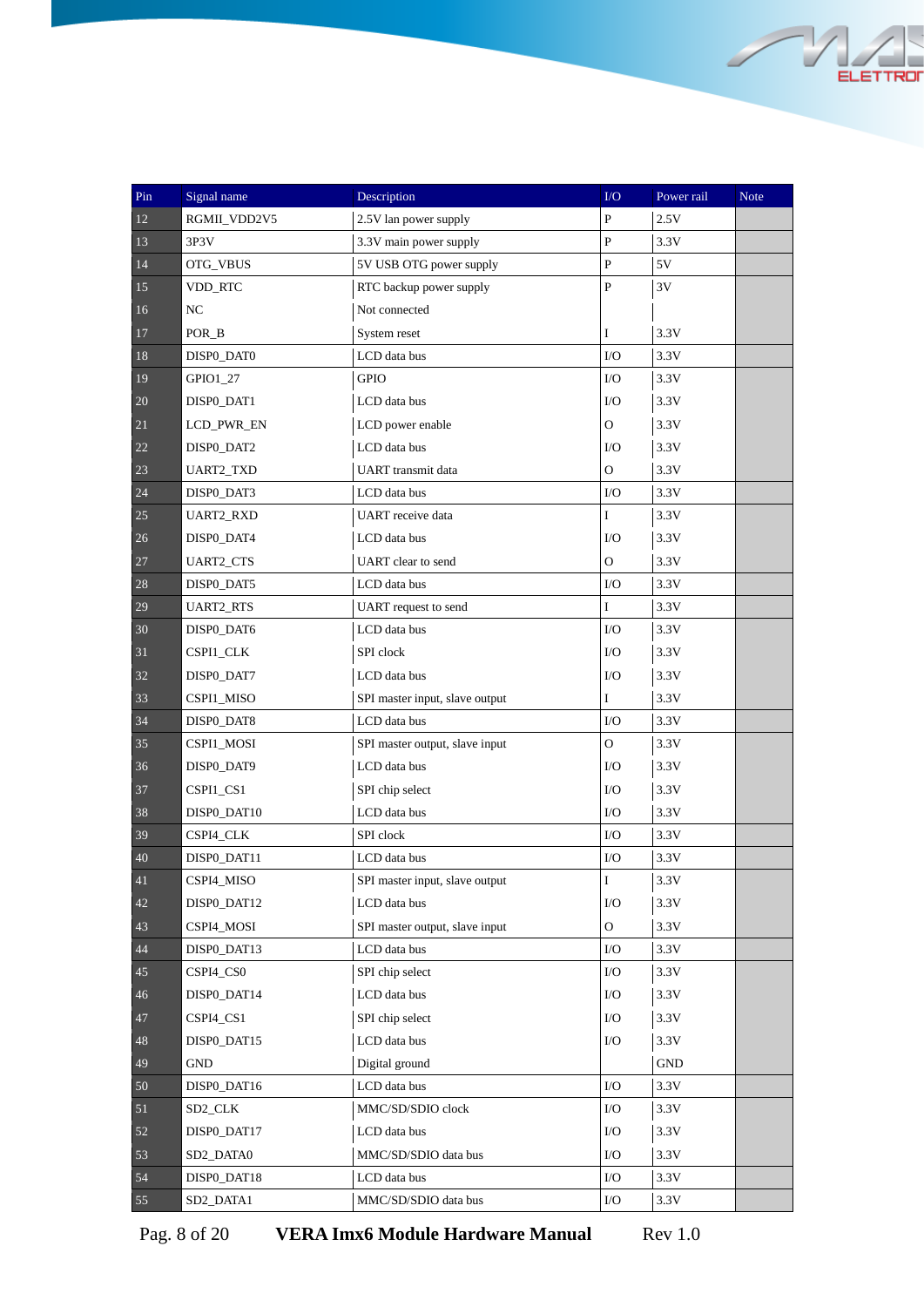| Pin    | Signal name                    | Description                                | $IO$          | Power rail      | <b>Note</b> |
|--------|--------------------------------|--------------------------------------------|---------------|-----------------|-------------|
| 56     | DISPO_DAT19                    | LCD data bus                               | I/O           | 3.3V            |             |
| 57     | SD2_DATA2                      | MMC/SD/SDIO data bus                       | I/O           | 3.3V            |             |
| 58     | DISPO_DAT20                    | LCD data bus                               | I/O           | 3.3V            |             |
| 59     | SD2_DATA3                      | MMC/SD/SDIO data bus                       | $1/O$         | 3.3V            |             |
| 60     | DISPO_DAT21                    | LCD data bus                               | I/O           | 3.3V            |             |
| 61     | SD2_DATA4                      | MMC/SD/SDIO data bus                       | I/O           | 3.3V            |             |
| 62     | DISPO_DAT22                    | LCD data bus                               | I/O           | 3.3V            |             |
| 63     | SD2_DATA5                      | MMC/SD/SDIO data bus                       | I/O           | 3.3V            |             |
| 64     | DISPO_DAT23                    | LCD data bus                               | I/O           | 3.3V            |             |
| 65     | SD2_DATA6                      | MMC/SD/SDIO data bus                       | I/O           | 3.3V            |             |
| 66     | DISPO_HSYNC                    | LCD horizontal sync                        | $\Omega$      | 3.3V            |             |
| 67     | SD2_DATA7                      | MMC/SD/SDIO data bus                       | I/O           | 3.3V            |             |
| 68     | DISP0_VSYNC                    | LCD vertical sync                          | $\Omega$      | 3.3V            |             |
| 69     | SD2 WP                         | MMC/SD/SDIO data write protect             | $\mathcal{O}$ | 3.3V            |             |
| 70     | DISPO_DRDY                     | LCD enable                                 | $\Omega$      | 3.3V            |             |
| 71     | SD <sub>2</sub> _CMD           | MMC/SD/SDIO command                        | I/O           | 3.3V            |             |
| 72     | DISPO_CLK                      | LCD pixel clock                            | O             | 3.3V            |             |
| 73     | SD <sub>2</sub> C <sub>D</sub> | SD card detect                             | I             | 3.3V            |             |
| 74     | <b>UART3_CTS</b>               | <b>UART</b> clear to send                  | $\Omega$      | 3.3V            |             |
| 75     | <b>GND</b>                     | Digital ground                             |               | GND             |             |
| 76     | <b>UART3_RTS</b>               | <b>UART</b> request to send                | I             | $3.3\mathrm{V}$ |             |
| 77     | SD1_CLK                        | MMC/SD/SDIO clock                          | I/O           | 3.3V            |             |
| 78     | UART3_TXD                      | UART transmit data                         | $\mathcal{O}$ | 3.3V            |             |
| 79     | SD1_WP                         | MMC/SD/SDIO data write protect             | $\Omega$      | 3.3V            |             |
| 80     | UART2_RXD                      | <b>UART</b> receive data                   | I             | $3.3\mathrm{V}$ |             |
| 81     | SD1_CMD                        | MMC/SD/SDIO command                        | I/O           | 3.3V            |             |
| 82     | GND                            | Digital ground                             |               | GND             |             |
| 83     | SD1_CD                         | SD card detect                             | I             | 3.3V            |             |
| 84     | SATA_RXP                       | Positive differential SATA receive signal  | I             |                 |             |
| 85     | SD1_DATA0                      | MMC/SD/SDIO data bus                       | ${\rm I/O}$   | $3.3\mathrm{V}$ |             |
| 86     | SATA_RXN                       | Negative differential SATA receive signal  | Ι             |                 |             |
| $87\,$ | SD1 DATA1                      | MMC/SD/SDIO data bus                       | I/O           | 3.3V            |             |
| 88     | <b>SATA_TXN</b>                | Negative differential SATA transmit signal | O             |                 |             |
| 89     | SD1_DATA2                      | MMC/SD/SDIO data bus                       | $\rm I/O$     | $3.3\mathrm{V}$ |             |
| $90\,$ | SATA_TXP                       | Positive differential SATA transmit signal | $\mathcal{O}$ |                 |             |
| 91     | SD1_DATA3                      | MMC/SD/SDIO data bus                       | I/O           | 3.3V            |             |
| 92     | <b>GND</b>                     | Digital ground                             |               | GND             |             |
| 93     | SD1_DATA4                      | MMC/SD/SDIO data bus                       | I/O           | 3.3V            |             |
| 94     | PCIE_RXM                       | Negative differential PCIE receive signal  | L             |                 |             |
| 95     | SD1_DATA5                      | MMC/SD/SDIO data bus                       | I/O           | 3.3V            |             |
| 96     | PCIE_RXP                       | Positive differential PCIE receive signal  | Ι.            |                 |             |
| 97     | SD1_DATA6                      | MMC/SD/SDIO data bus                       | I/O           | 3.3V            |             |
| 98     | PCIE_TXM                       | Negative differential PCIE transmit signal | O             |                 |             |
| 99     | SD1_DATA7                      | MMC/SD/SDIO data bus                       | $\rm I/O$     | 3.3V            |             |

Pag. 9 of 20 **VERA Imx6 Module Hardware Manual** Rev 1.0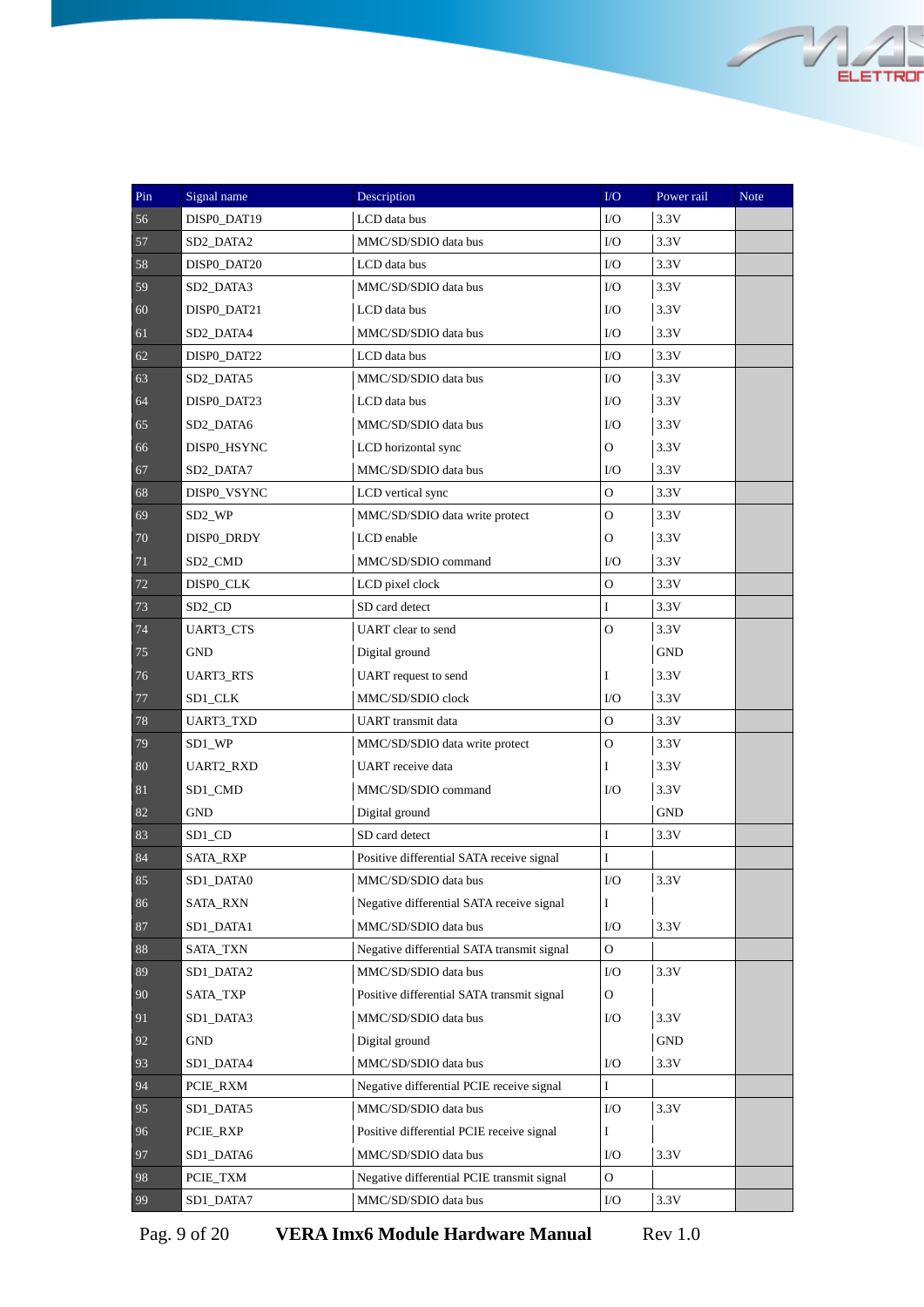| Pin     | Signal name    | Description                                                | I/O          | Power rail      | <b>Note</b> |
|---------|----------------|------------------------------------------------------------|--------------|-----------------|-------------|
| 100     | PCIE_TXP       | Positive differential PCIE transmit signal                 | O            |                 |             |
| 101     | GPIO7_6        | <b>GPIO</b>                                                | I/O          | 3.3V            |             |
| 102     | PCIE_WAKEn     | Wake-up by PCIE                                            | I            | 3.3V            |             |
| 103     | UART1_RXD      | <b>UART</b> receive data                                   | I            | 3.3V            |             |
| 104     | PRSNT2_N_X1    | PCIE reset                                                 | O            | 3.3V            |             |
| 105     | UART1_TXD      | <b>UART</b> transmit data                                  | O            | 3.3V            |             |
| 106     | PCIE_REFCLK_DN | Negative differential PCIE reference clock<br>signal       | O            |                 |             |
| 107     | uP_NMin        | Touch panel interrupt                                      | O            | 3.3V            |             |
| 108     | PCIE_REFCLK_DP | Positive differential PCIE reference clock<br>signal       | O            |                 |             |
| 109     | GPIO6_9        | <b>GPIO</b>                                                | I/O          | 3.3V            |             |
| 110     | <b>GND</b>     | Digital ground                                             |              | GND             |             |
| 111     | GPIO6_16       | <b>GPIO</b>                                                | I/O          | 3.3V            |             |
| 112     | HDMI_D2P       | Positive differential HDMI transmit signal of<br>channel 2 | O            |                 |             |
| 113     | GPIO6_7        | <b>GPIO</b>                                                | I/O          | 3.3V            |             |
| 114     | HDMI_D2M       | Negative differential HDMI transmit signal of<br>channel 2 | O            |                 |             |
| 115     | GPIO6 10       | <b>GPIO</b>                                                | I/O          | 3.3V            |             |
| 116     | HDMI_D1P       | Positive differential HDMI transmit signal of<br>channel 1 | O            |                 |             |
| 117     | GPIO6_15       | <b>GPIO</b>                                                | I/O          | 3.3V            |             |
| 118     | HDMI_D1M       | Negative differential HDMI transmit signal of<br>channel 1 | O            |                 |             |
| 119     | <b>GND</b>     | Digital ground                                             |              | <b>GND</b>      |             |
| 120     | HDMI_D0P       | Positive differential HDMI transmit signal of<br>channel 0 | O            |                 |             |
| 121     | USB_HOST_DN    | Negative differential USB signal                           | I/O          | 5V              |             |
| 122     | HDMI_D0M       | Negative differential HDMI transmit signal of<br>channel 0 | O            |                 |             |
| 123     | USB_HOST_DP    | Positive differential USB signal                           | I/O          | 5V              |             |
| 124     | HDMI_CLKP      | Positive differential HDMI clock signal                    | O            |                 |             |
| 125     | USB_RSTn       | <b>USB</b> reset                                           | O            |                 |             |
| 126     | HDMI_CLKM      | Negative differential HDMI clock signal                    | O            |                 |             |
| 127     | <b>GND</b>     | Digital ground                                             |              | <b>GND</b>      |             |
| 128     | HDMI_HPD       | HDMI hot plug detection                                    | I            |                 |             |
| 129     | USB_OTG_DN     | Negative differential USB OTG signal                       | $\rm I/O$    | 5V              |             |
| 130     | GND            | Digital ground                                             |              | GND             |             |
| 131     | USB_OTG_DP     | Positive differential USB signal                           | ${\rm I/O}$  | $5\mathrm{V}$   |             |
| 132     | I2C1_SDA       | I2C data                                                   | I/O          | 3.3V            |             |
| 133     | USB_OTG_ID     | Use this pin to detect the ID pin if you use USB<br>OTG.   | Ι            | 5V              |             |
| 134     | I2C1_SCL       | I2C clock                                                  | $\rm I/O$    | 3.3V            |             |
| 135     | USB_H1_OC      | USB host over current signal                               | Ι            | 3.3V            |             |
| 136     | CAN1_TXD       | DCAN transmit data                                         | O            | 3.3V            |             |
| $137\,$ | USB_OTG_PWR_EN | USB OTG power enable                                       | $\mathbf{O}$ | $3.3\mathrm{V}$ |             |

Pag. 10 of 20 **VERA Imx6 Module Hardware Manual** Rev 1.0

ELET

TRO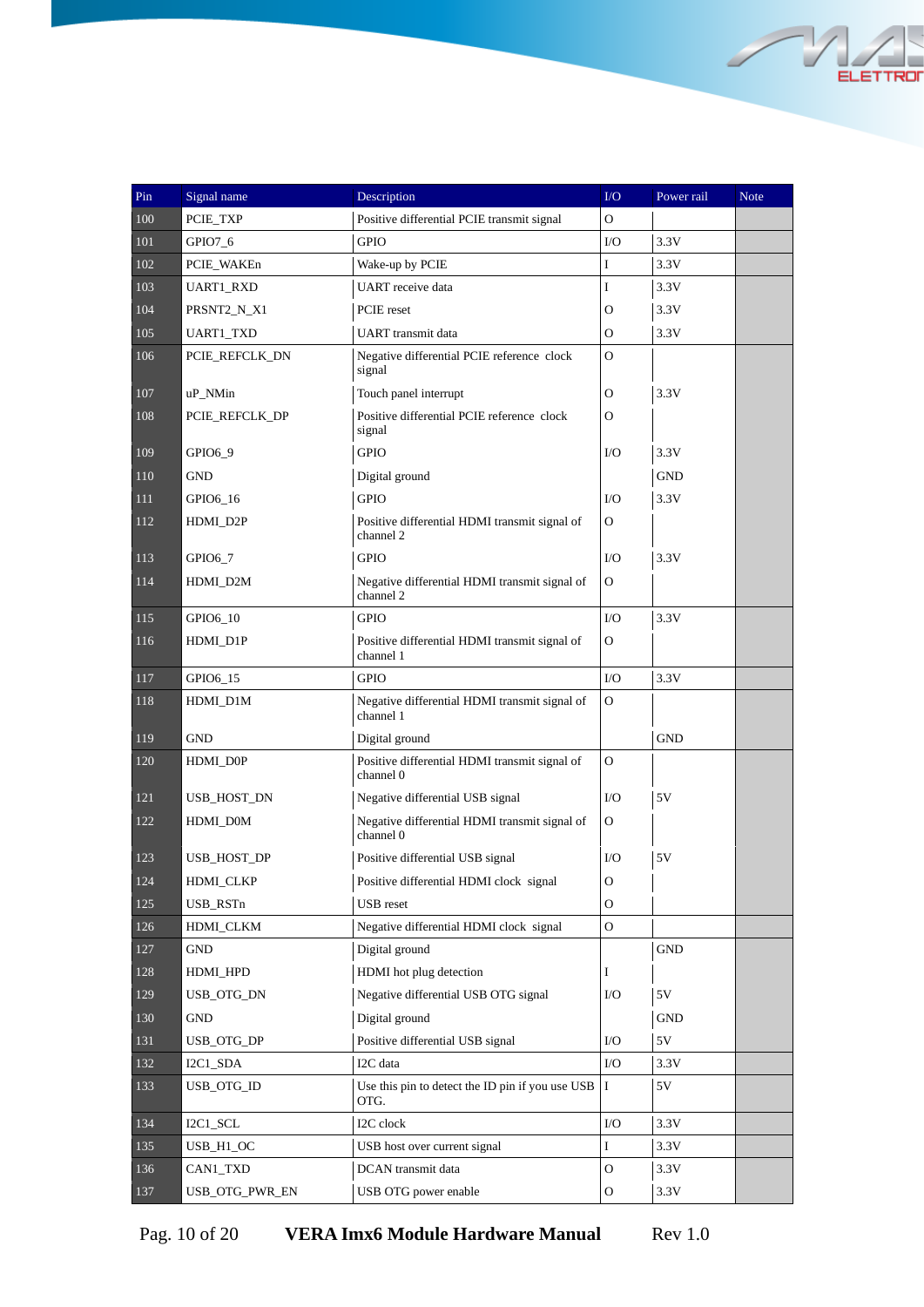| Pin | Signal name      | Description                                                | I/O           | Power rail      | <b>Note</b> |
|-----|------------------|------------------------------------------------------------|---------------|-----------------|-------------|
| 138 | CAN1_RXD         | DCAN receive data                                          | I             | 3.3V            |             |
| 139 | USB_OTG_OC       | USB OTG over current signal                                | $\rm I$       | 3.3V            |             |
| 140 | I2C3_SCL         | I2C clock                                                  | I/O           | 3.3V            |             |
| 141 | <b>GND</b>       | Digital ground                                             |               | <b>GND</b>      |             |
| 142 | I2C3_SDA         | I2C data                                                   | I/O           | 3.3V            |             |
| 143 | CSI_CLK0M        | Negative differential CSI clock signal                     |               |                 |             |
| 144 | UART5_TXD        | UART transmit data                                         | $\mathcal{O}$ | 3.3V            |             |
| 145 | CSI CLK0P        | Positive differential CSI clock signal                     |               |                 |             |
| 146 | <b>UART5_RXD</b> | <b>UART</b> receive data                                   | $\mathbf I$   | 3.3V            |             |
| 147 | CSI_D0M          | Negative differential CSI signal of channel 0              | $\rm I$       |                 |             |
| 148 | I2C2_SCL         | I2C clock                                                  | I/O           | 3.3V            |             |
| 149 | CSI_D0P          | Positive differential CSI signal of channel 0              |               |                 |             |
| 150 | I2C2_SDA         | I2C data                                                   | I/O           | 3.3V            |             |
| 151 | CSI_D1M          | Negative differential CSI signal of channel 1              |               |                 |             |
| 152 | $GPIO7_1$        | <b>GPIO</b>                                                | I/O           | 3.3V            |             |
| 153 | CSI_D1P          | Positive differential CSI signal of channel 1              |               |                 |             |
| 154 | GPIO1_1          | <b>GPIO</b>                                                | I/O           | 3.3V            |             |
| 155 | <b>GND</b>       | Digital ground                                             |               | <b>GND</b>      |             |
| 156 | Touch_Int        | Touch panel interrupt                                      | $\Omega$      | 3.3V            |             |
| 157 | CSI0_DAT12       | CSI data bus                                               | I/O           | 3.3V            |             |
| 158 | LED_PWR_EN       | LED power enable                                           | $\mathcal{O}$ | 3.3V            |             |
| 159 | CSI0_DAT13       | CSI data bus                                               | I/O           | 3.3V            |             |
| 160 | RESET_N_B        | Reset signal                                               | $\mathcal{O}$ | 3.3V            |             |
| 161 | CSI0_DAT14       | CSI data bus                                               | I/O           | 3.3V            |             |
| 162 | <b>GND</b>       | Digital ground                                             |               | GND             |             |
| 163 | CSI0 DAT15       | CSI data bus                                               | I/O           | 3.3V            |             |
| 164 | LVDS0_TX3_N      | Negative differential LVDS transmit signal of<br>channel 3 |               |                 |             |
| 165 | CSI0_DAT16       | CSI data bus                                               | I/O           | 3.3V            |             |
| 166 | LVDS0_TX3_P      | Positive differential LVDS transmit signal of<br>channel 3 |               |                 |             |
| 167 | CSI0_DAT17       | CSI data bus                                               | I/O           | 3.3V            |             |
| 168 | LVDS0_TX2_N      | Negative differential LVDS transmit signal of<br>channel 2 |               |                 |             |
| 169 | CSI0_DAT18       | CSI data bus                                               | $\rm I/O$     | 3.3V            |             |
| 170 | LVDS0 TX2 P      | Positive differential LVDS transmit signal of<br>channel 2 |               |                 |             |
| 171 | CSI0_DAT19       | CSI data bus                                               | $\rm I/O$     | 3.3V            |             |
| 172 | LVDS0_TX1_N      | Negative differential LVDS transmit signal of<br>channel 1 |               |                 |             |
| 173 | CSI0_PIXCLK      | CSI pixel clock                                            | $\mathcal{O}$ | $3.3\mathrm{V}$ |             |
| 174 | LVDS0_TX1_P      | Positive differential LVDS transmit signal of<br>channel 1 |               |                 |             |
| 175 | CSI0_HSYNC       | CSI horizontal sync                                        | $\mathcal{O}$ | 3.3V            |             |
| 176 | LVDS0_TX0_N      | Negative differential LVDS transmit signal of<br>channel 0 |               |                 |             |
| 177 | CSI0_VSYNC       | CSI vertical sync                                          | $\mathbf{O}$  | 3.3V            |             |

Pag. 11 of 20 **VERA Imx6 Module Hardware Manual** Rev 1.0

Í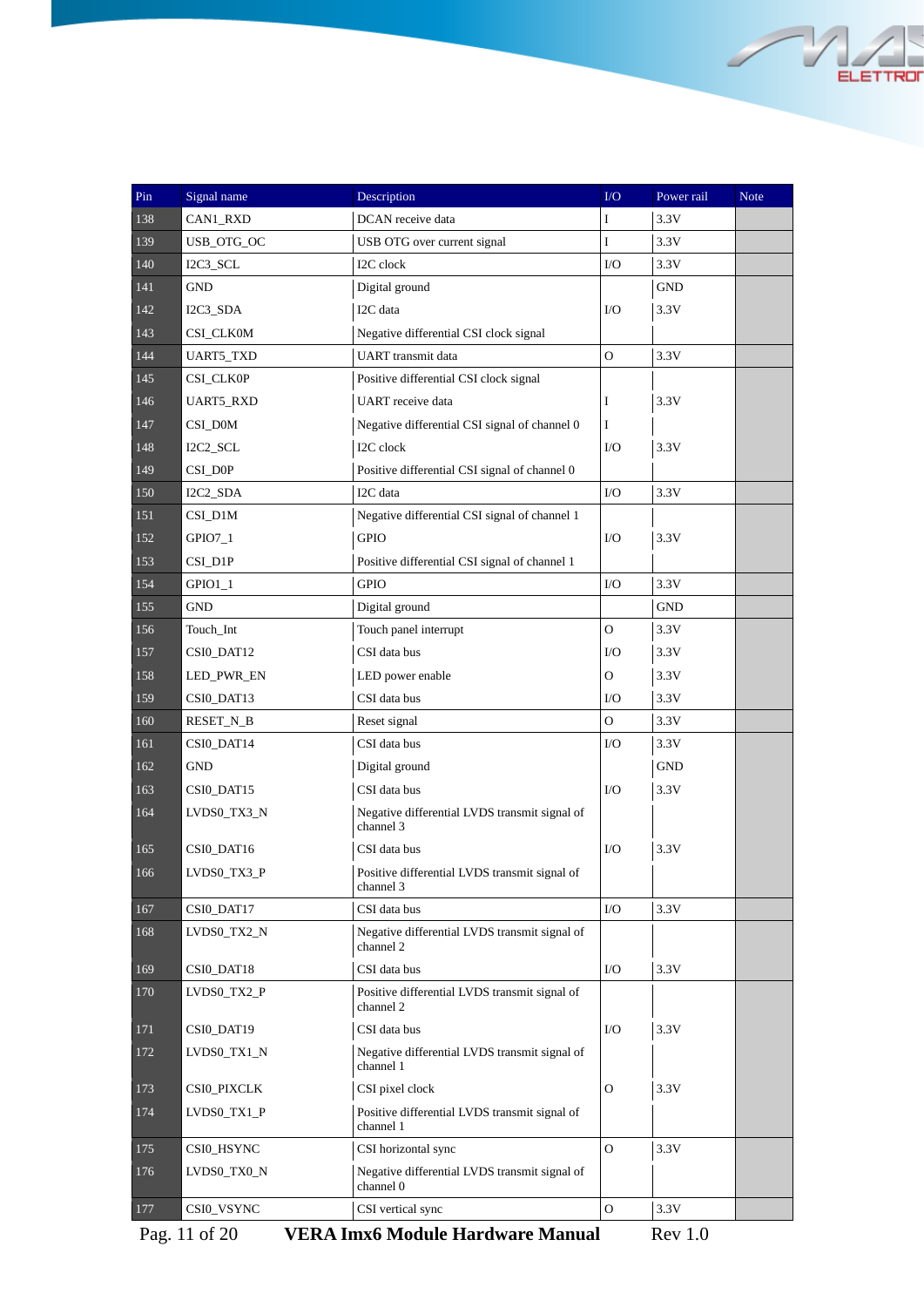| Pin | Signal name      | Description                                                      | $IO$          | Power rail | <b>Note</b> |
|-----|------------------|------------------------------------------------------------------|---------------|------------|-------------|
| 178 | LVDS0 TX0 P      | Positive differential LVDS transmit signal of<br>channel 0       |               |            |             |
| 179 | CAM_RST          | CSI reset                                                        | $\mathcal{O}$ | 3.3V       |             |
| 180 | LVDS0_CLK_P      | Positive differential LVDS clock signal                          |               |            |             |
| 181 | CAM_EN           | CSI enable                                                       | $\mathcal{O}$ | 3.3V       |             |
| 182 | LVDS0_CLK_N      | Negative differential LVDS clock signal                          |               |            |             |
| 183 | CAM_MCLK         | CSI master clock                                                 | O             | 3.3V       |             |
| 184 | <b>GND</b>       | Digital ground                                                   |               | <b>GND</b> |             |
| 185 | <b>GND</b>       | Digital ground                                                   |               | <b>GND</b> |             |
| 186 | TRP <sub>0</sub> | Positive differential media-dependent interface<br>0 of Giga LAN |               |            |             |
| 187 | AUD3_TXC         | I2S bit clock                                                    | $\Omega$      | 3.3V       |             |
| 188 | TRN0             | Negative differential media-dependent interface<br>0 of Giga LAN |               |            |             |
| 189 | AUD3_TXD         | I2S transmit data                                                | $\Omega$      | 3.3V       |             |
| 190 | TRP1             | Positive differential media-dependent interface<br>1 of Giga LAN |               |            |             |
| 191 | <b>AUD3_TXFS</b> | I2S frame clock                                                  | $\Omega$      | 3.3V       |             |
| 192 | TRN1             | Negative differential media-dependent interface<br>1 of Giga LAN |               |            |             |
| 193 | AUD3_RXD         | I2S receive data                                                 | $\mathbf I$   | 3.3V       |             |
| 194 | TRP2             | Positive differential media-dependent interface<br>2 of Giga LAN |               |            |             |
| 195 | <b>GND</b>       | Digital ground                                                   |               | <b>GND</b> |             |
| 196 | TRN <sub>2</sub> | Negative differential media-dependent interface<br>2 of Giga LAN |               |            |             |
| 197 | GPIO1_9          | <b>GPIO</b>                                                      | I/O           | 3.3V       |             |
| 198 | TRP3             | Positive differential media-dependent interface<br>3 of Giga LAN |               |            |             |
| 199 | TP_BUSY          | Touch panel busy signal                                          | $\mathbf{I}$  | 3.3V       |             |
| 200 | TRN3             | Negative differential media-dependent interface<br>3 of Giga LAN |               |            |             |
| 201 | GPIO4 7          | <b>GPIO</b>                                                      | I/O           | 3.3V       |             |
| 202 | LED_ACT          | LAN led active blinking                                          | I/O           | 3.3V       |             |
| 203 | GPIO4_6          | <b>GPIO</b>                                                      | I/O           | 3.3V       |             |
| 204 | <b>LED LINK</b>  | LAN led linking                                                  | I/O           | 3.3V       |             |

Í

**ELETTRO** 

### **3.5 Technical Specitfications**

#### **3.5.1 Electrical Characteristics**

Table 2.5.1-1 Absolute Maximum Ratings

| <b>Symbol</b>                                                                      | Description       | Input/Output | Min    | <b>Type</b> | Max | Unit |
|------------------------------------------------------------------------------------|-------------------|--------------|--------|-------------|-----|------|
| 5VIN                                                                               | Main power supply | Input        | $-0.3$ |             |     |      |
| VED A Imy CModulo Hardware Manual<br>$D_{2}a$ 12 of 20<br>$D_{\alpha x}$ 1 $\beta$ |                   |              |        |             |     |      |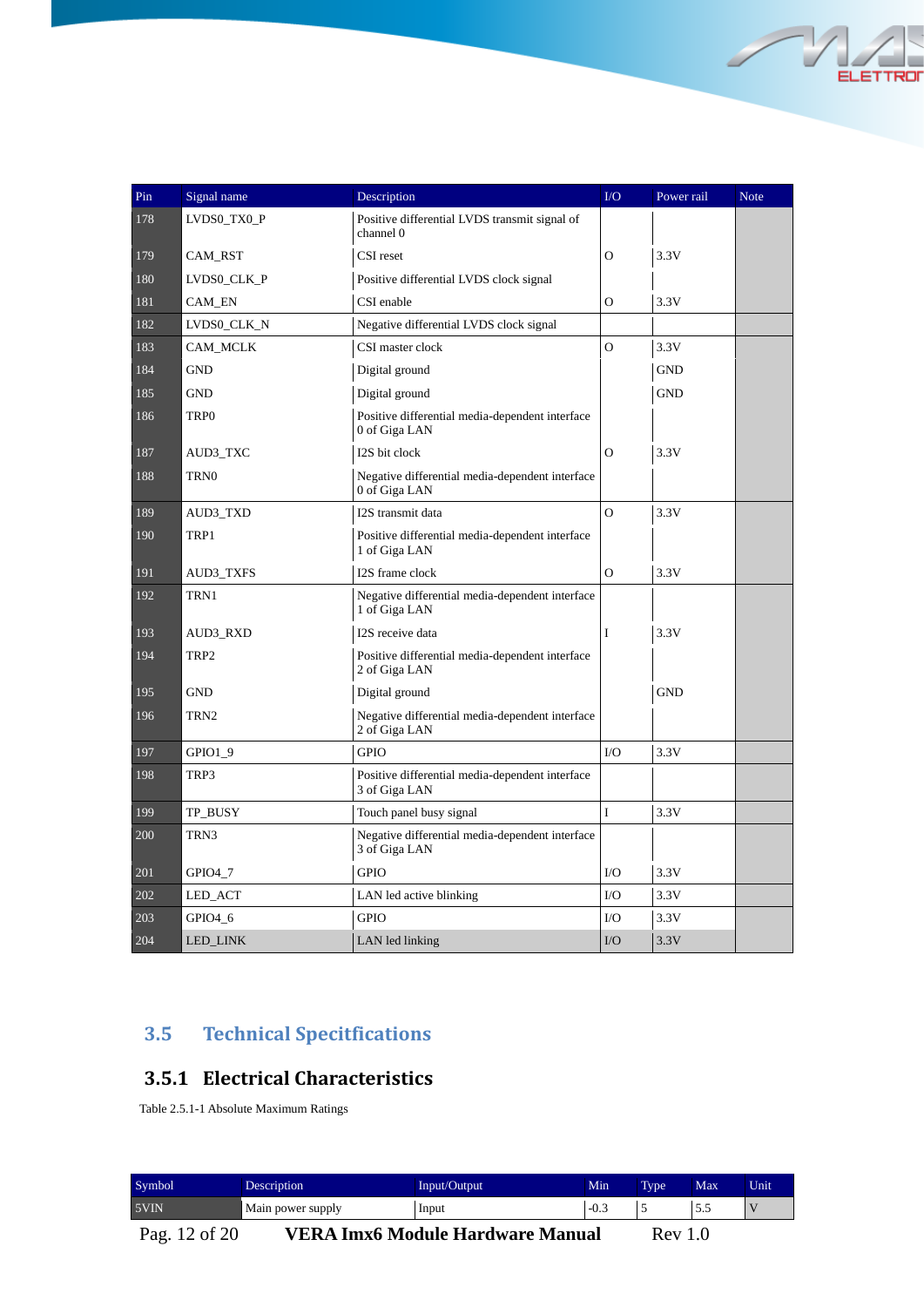

| Ivbat           | Main power current    | input  | 180    | 300 | 500  | mA |
|-----------------|-----------------------|--------|--------|-----|------|----|
| 3P3V            | Digital power supply  | Output | $-0.3$ | 3.3 | 3.6  | V  |
| VDD RTC         | RTC power supply      | Input  | $-0.3$ | 3.1 | 3.3  | V  |
| 2P5V            | Digital power supply  | Output | $-0.3$ | 2.5 | 2.75 | V  |
| <b>OTG VBUS</b> | USB OTG power supply  | Input  | $-0.5$ | 5.0 | 5.25 | V  |
| RGMII VDD2V5    | LAN power supply      | Output | $-0.3$ | 2.5 | 2.75 | V  |
| VCC 1P2V        | CPU core power supply | Output | $-0.3$ | 1.2 | 1.32 | V  |
| $DDR_1_5V$      | DDR power supply      | Output | $-0.3$ | 1.5 | 1.65 |    |

#### **3.5.2 Mechanical Characteristics**



Unit : mm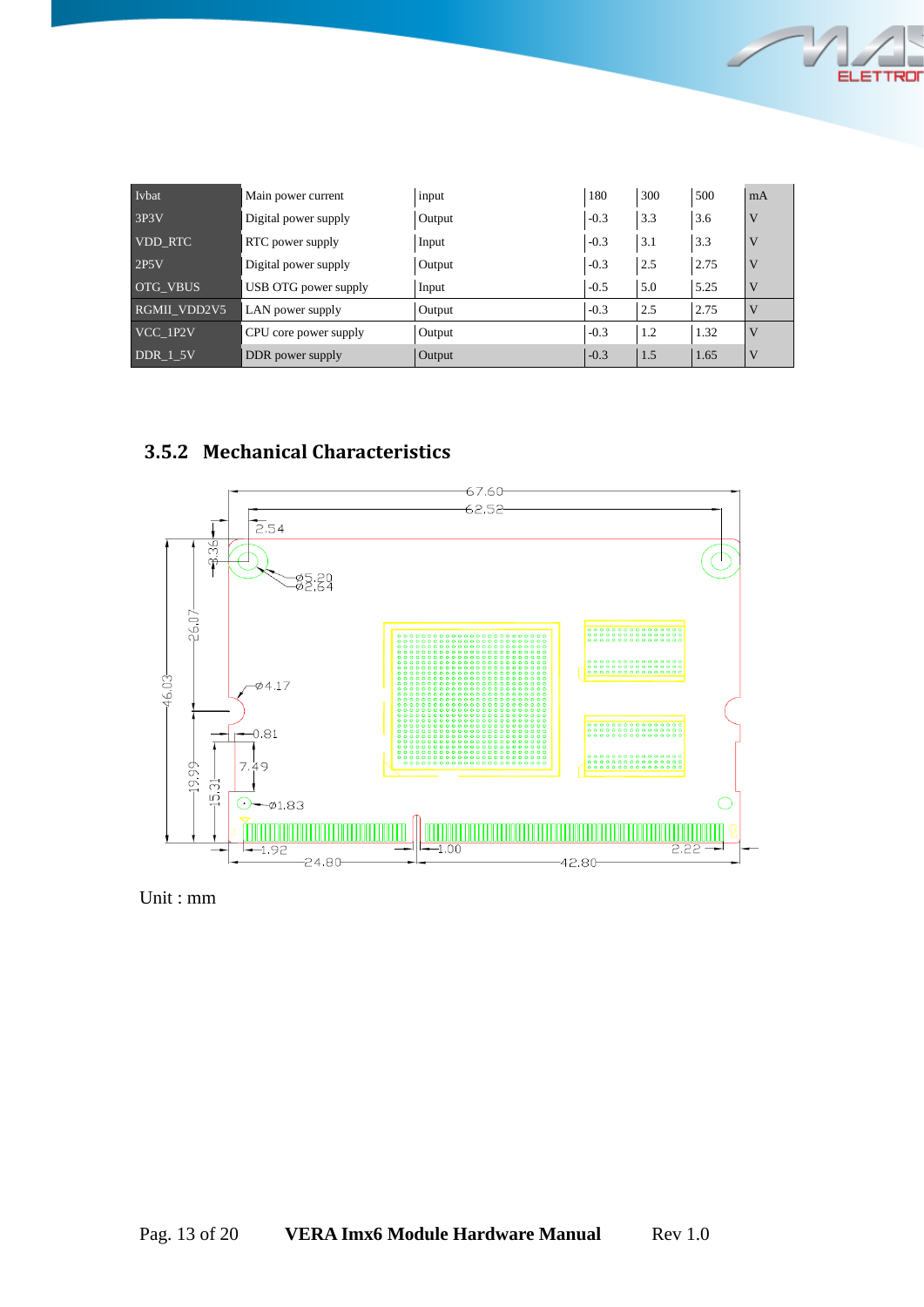

#### **3.5.3 Thermal Characteristics**

| <b>Series</b>         | Vera Dual                         | Vera Dual                         | Vera Quad                       | Vera Quad                       |
|-----------------------|-----------------------------------|-----------------------------------|---------------------------------|---------------------------------|
| Part Code             | <b>VRAD0011</b>                   | <b>VRAD0021</b>                   | <b>VRAQ0021</b>                 | <b>VRAQ0011</b>                 |
| Storage Temperature   | -40 $^{\circ}$ to 85 $^{\circ}$ C | -40 $^{\circ}$ to 85 $^{\circ}$ C | -40 $\degree$ to 85 $\degree$ C | -40 $\degree$ to 85 $\degree$ C |
| Operating temperature | $0^{\circ}$ to $70^{\circ}$ C     | $\sim 70^{\circ}$ C               | $0^{\circ}$ to $70^{\circ}$ C   | $0^{\circ}$ to $70^{\circ}$ C   |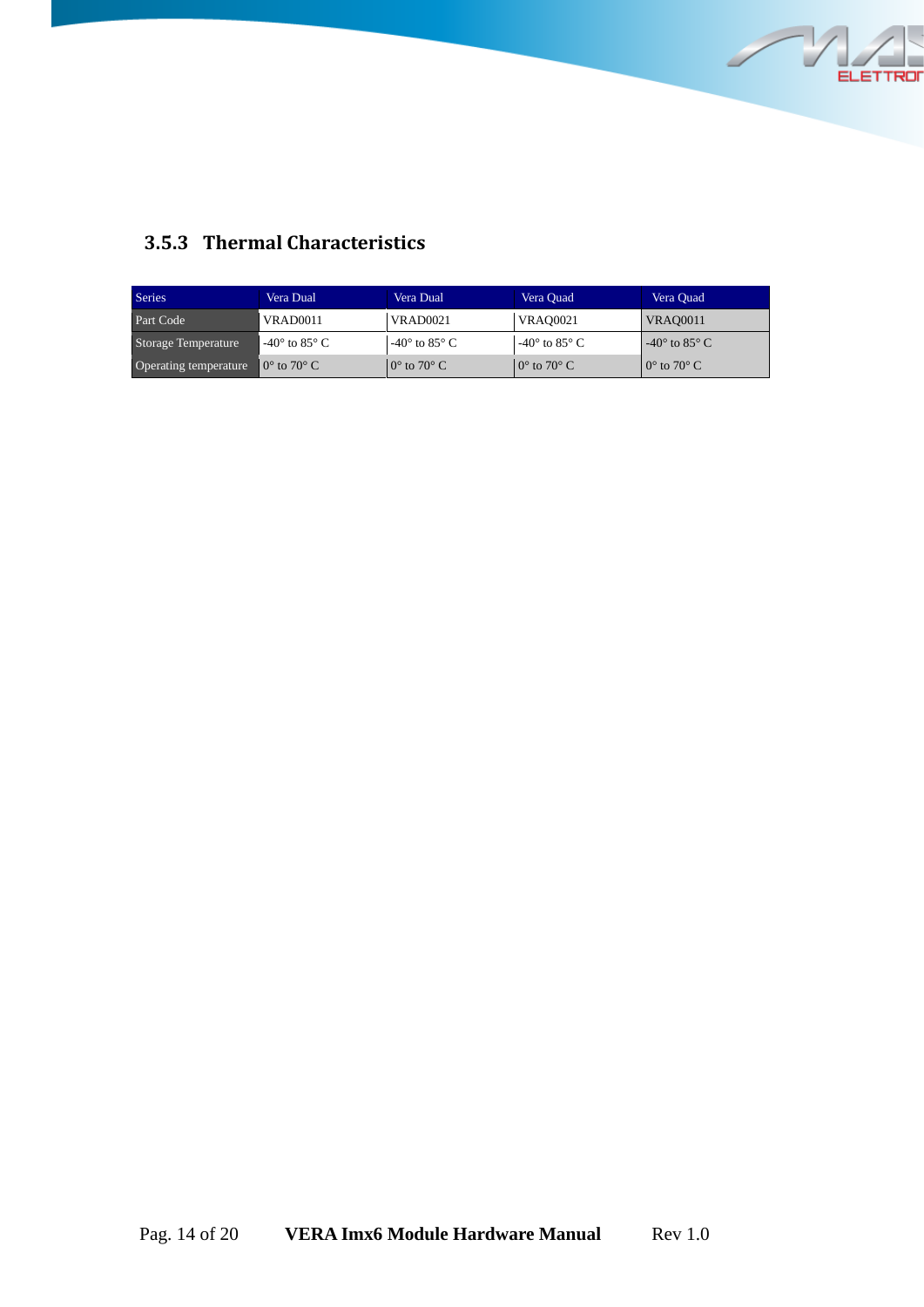

# **Technical Support and Warranty**

# **Technical Support**

MAS Elettronica provides its product with one-year free technical support including:

- ⚫ Providing software and hardware resources related to the embedded products of MAS Elettronica;
- ⚫ Helping customers properly compile and run the source code provided by MAS Elettronica;
- ⚫ Providing technical support service if the embedded hardware products do not function properly under the circumstance that customers operate according to the instructions in the documents provided by MAS Elettronica;
- ⚫ Helping customers troubleshoot the products.

The following conditions will not be covered by our technical support service. We will take appropriate measures accordingly:

- ⚫ Customers encounter issues related to software or hardware during their development process;
- ⚫ Customers encounter issues caused by any unauthorized alter to the embedded operating system;
- ⚫ Customers encounter issues related to their own applications;
- ⚫ Customers encounter issues caused by any unauthorized alter to the source code provided by MAS Elettronica;

## **Warranty Conditions**

- **1)** 12-month free warranty on the PCB under normal conditions of use since the sales of the product;
- **2)** The following conditions are not covered by free services; MAS Elettronica will charge accordingly:
	- **A.** Customers fail to provide valid purchase vouchers or the product identification tag is damaged, unreadable, altered or inconsistent with the products.
	- **B.** Products are damaged caused by operations inconsistent with the user manual;
	- **C.** Products are damaged in appearance or function caused by natural disasters (flood, fire, earthquake, lightning strike or typhoon) or natural aging of components or other force majeure;